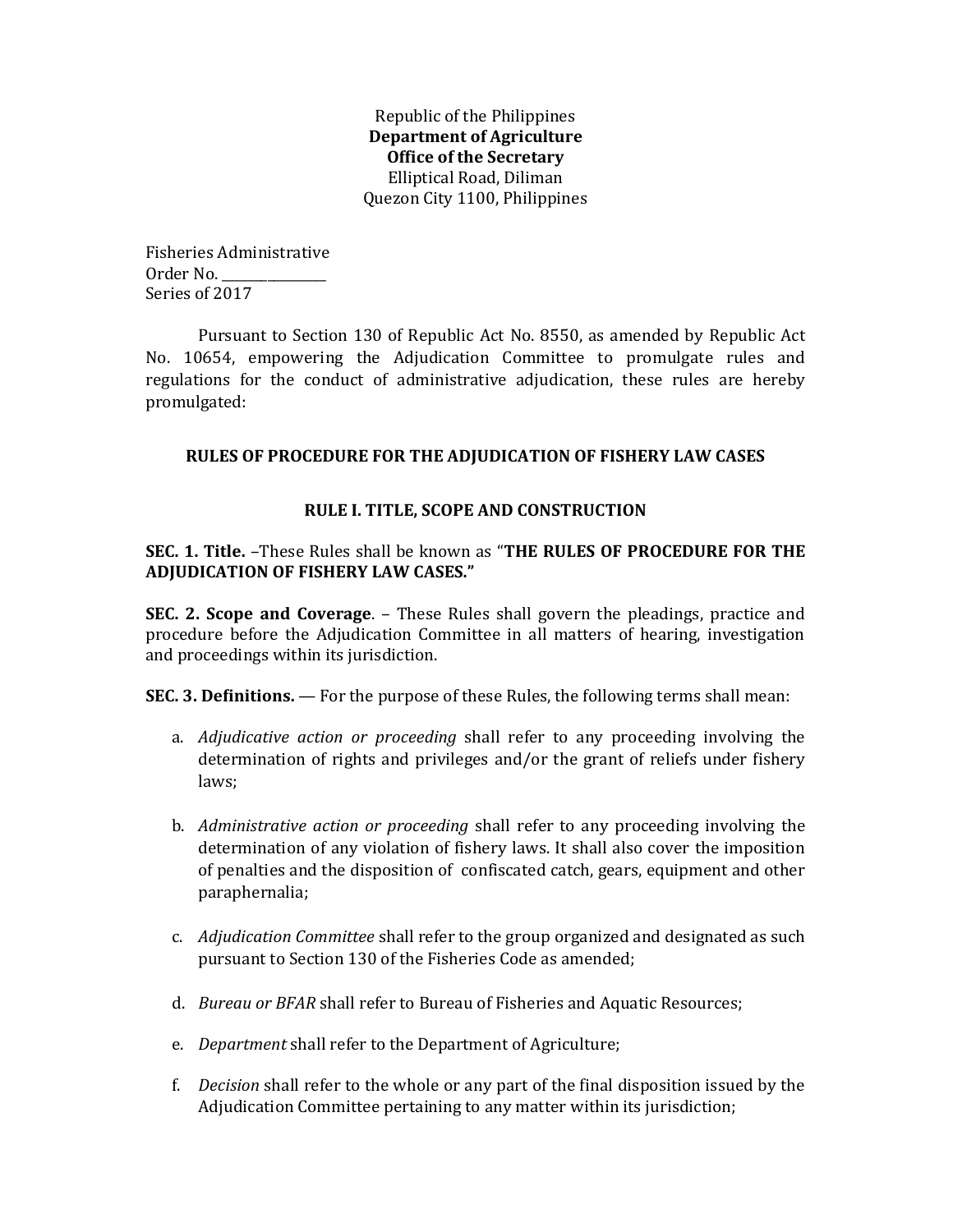- g. Electronic Service shall refer to the service by email on a person, party or his counsel of papers, orders, decisions and resolutions emanating from the Adjudication Committee;
- h. *Fishery laws* shall refer to the Fisheries Code and its amendments, its implementing rules and regulations and other fisheries-related issuances of the Department;
- i. Hearing Officer shall refer to any officer duly designated and authorized to conduct hearings or proceedings in an action filed before or initiated by the Adjudication Committee;
- j. Investigation shall refer to an inquiry that may be initiated by the Bureau through its law enforcement officers to determine if there are sufficient grounds to warrant the commencement of an administrative action;
- k. Person shall refer to natural or juridical entities such as individuals, associations, partnership, cooperatives or corporations.

SEC. 4. Construction of Rules. – These Rules shall be liberally interpreted and observed to promote a just, prompt, expeditious, and inexpensive determination of every matter and proceeding before the Committee taking into consideration the state policies on fisheries.

SEC. 5. Suspension of Rules in Exceptional Cases. – To prevent an injustice, the Committee may, in exceptional cases such as force majeure, acts of God or such other similar circumstances, suspend the application of these rules.

SEC. 6. Suppletory Application of the Rules of Court. – The provisions of the Revised Rules of Court and the Rules of Procedure on Environmental Cases shall be applied by analogy or in a suppletory character and effect.

# RULE II. JURISDICTION OF THE ADJUDICATION COMMITTEE

SEC. 7. Jurisdiction. – The Adjudication Committee shall have jurisdiction to hear and decide administrative and adjudicative actions as defined in this Rules, including citizen's suit and Strategic Lawsuit Against Public Participation (SLAPP). In the exercise of its jurisdiction, the Committee shall have the power to determine and impose appropriate penalties, as well as additional accompanying administrative sanctions in case of serious violations as defined in the Fisheries Code, approve settlement offers and dispose confiscated catch, gears, equipment and other paraphernalia, including the issuance of subpoenas, cease and desist orders, summary ejectment order. Finally, it may perform such other powers and functions inherent to or necessary in the exercise of its jurisdiction.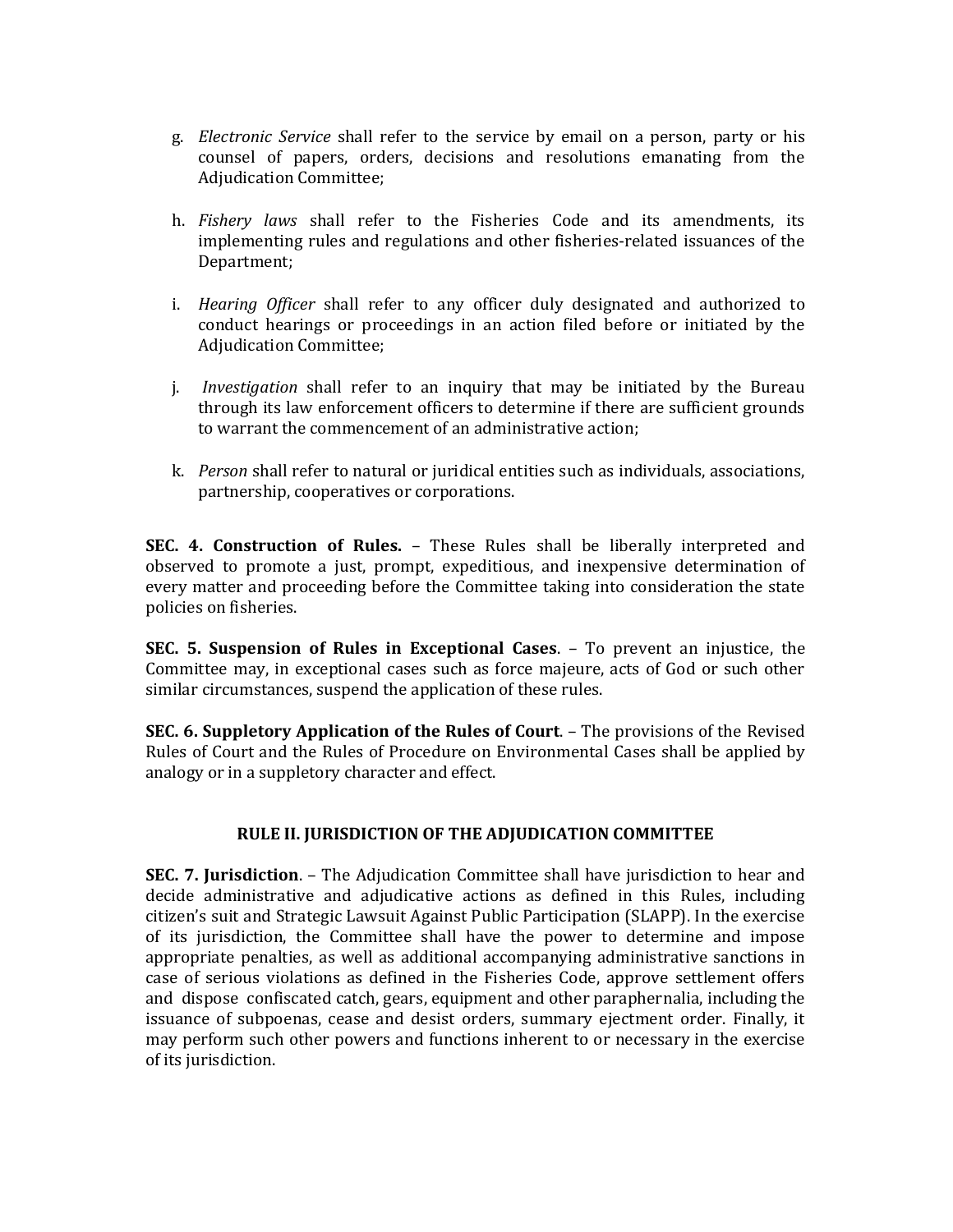### RULE III. COMMENCEMENT AND VENUE OF ACTIONS

SEC. 8. Commencement of Actions. – An administrative or adjudicative action shall be commenced by the filing of the initiatory pleading with the Committee or with the Regional Offices of the Bureau. The Secretariat of the Central and Regional Offices shall issue a docket number upon receipt thereof.

SEC. 9. Venue of and Authority over an Action. – An administrative action shall be heard by the Hearing Officer of the BFAR office having jurisdiction over the area where the offense was committed.

An adjudicative action shall be heard by the Hearing Officer of the BFAR office having jurisdiction over the area where the subject real property is located or the fishing ground where priority fishing rights is being determined.

For purposes of these Rules, the Committee may designate such number of Hearing Officers who shall administer oath, hear cases and recommend the disposition thereof to the Committee. A Hearing Officer may inhibit from handling a case upon motion of any of the parties, or at his own instance, for reasons of conflict of interest or any ground that would prevent him from exercising the cold neutrality of an impartial judge.

SEC. 10. Transfer of Venue of Actions. - Where public safety or security warrants, proceedings may be transferred to another venue upon motion of any of the parties or at the instance of a hearing officer and approval of the Committee.

SEC. 11. Creation of a Special Hearing Panel. – ln case of public interest or highly technical or sensitive matters, the Committee may create a Special Hearing Panel composed of at least three (3) members designated by the Committee on the basis of their credentials and expertise, who shall hear and recommend to the Committee the disposition of the case assigned to them.

# RULE IV. APPEARANCE AND PLEADINGS BEFORE THE COMMITTEE

SEC. 12. Appearance and Withdrawal of Counsel. – The parties may be represented by counsel of their own choice. The withdrawal of counsel shall, however, be made in writing and served upon the Committee, the Hearing Officer or Special Hearing Panel as the case may be.

SEC. 13. Form of Pleadings. – Pleadings shall be filed in writing in English or Filipino using an easily readable font style of the party's choice, of 12-size font and on a 13-inch by 8.5-inch white bond paper. A party may file a pleading in local language provided the same shall be accompanied by a corresponding translation thereof. Each pleading shall be under oath and shall contain a caption, the title of the case, the docket number, and the claims and defenses of the party. The Committee shall only accept pleadings that conform to the formal requirements provided for in these Rules.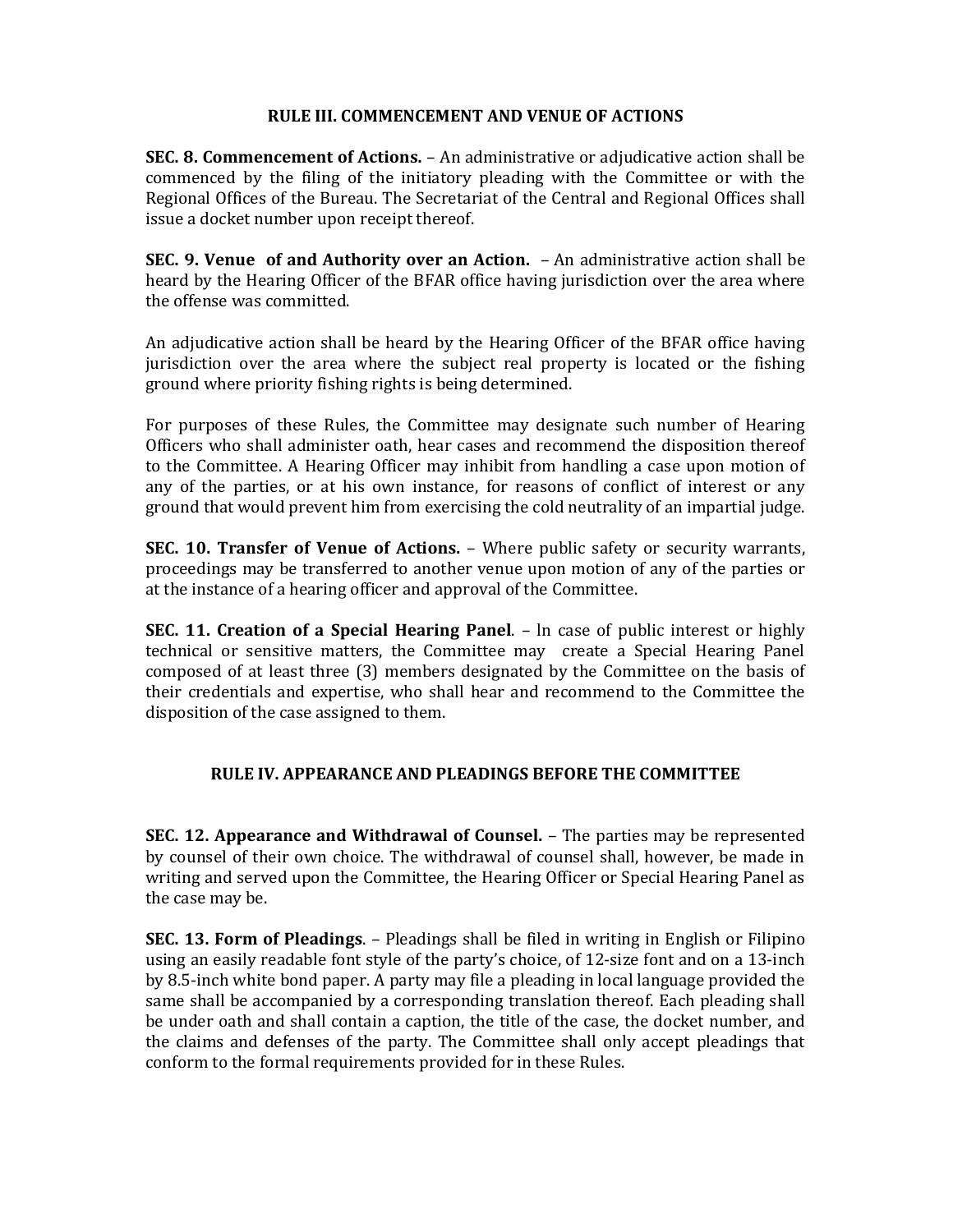SEC. 14. Prohibited Pleadings. – The following pleadings or any submission filed or made under a similar guise or title shall not be allowed:

- a. Motion to dismiss;
- b. Motion for a Bill of Particulars;
- c. Motion for extension of time to file pleadings, affidavits, or any other submission of similar intent;
- d. Motion to declare a party in default;
- e. Motion for postponement and any other motions of similar intent;
- f. Motion for leave to amend pleadings; and,
- g. Reply.

#### SEC. 15. Manner and Proof of Filing. —

a. Manner of Filing. – The initiatory pleading shall be filed personally or by registered mail, or by private courier, in such number of copies as there may be parties in the action. All other pleadings shall be filed with the Hearing Officer or Special Hearing Panel either personally or by registered mail or by private courier or by electronic means, furnishing copies thereof to the other party to the action.

In the first case, the Committee through the Secretariat shall stamp the date and hour of filing. In the second case, the date of the mailing of pleading or any other papers or payments or deposits, as shown by the post office stamp on the envelope or the registry receipt or the acknowledgement receipt issued by the private courier company, shall be considered as the date of their filing, payment or deposit with the Committee. The envelope, registry receipt and acknowledgement receipt, as the case may be, shall be attached to the record of the case.

In case of filing by electronic means, the same should be indicated in the entry of appearance and the pleading should be in PDF format, copy furnished the other party. It shall be deemed to have been filed only when acknowledged through electronic means by the Hearing Officer or the Special Hearing Panel.

Any person who filed by mail or private courier a pleading or paper with the Committee in an administrative action or adjudicative action shall immediately inform the Secretariat, on behalf of the Committee, about the fact of mailing and the timely filing of the pleading, attaching proof thereof. Failure to comply with this Rule may be a cause to consider the pleading or paper as not filed.

 The Efficient Use of Paper Rule issued by the Supreme Court under A.M. No. 11- 9-4-SC with respect to all pleadings, motions, and similar papers shall be applicable.

b. Proof of Filing. – The filing of a pleading or paper shall be proved by its existence in the record of the case. If it is not in the record, but it is claimed to have been filed personally, the filing shall be proven by the written or stamped acknowledgement of its filing by the Secretariat or the Committee, on a copy of the same; if filed by registered mail or through private courier, by the registry receipt or the acknowledgement receipt issued by the courier company, as the case may be, and by the affidavit of the person who did the mailing, containing a full statement of the date and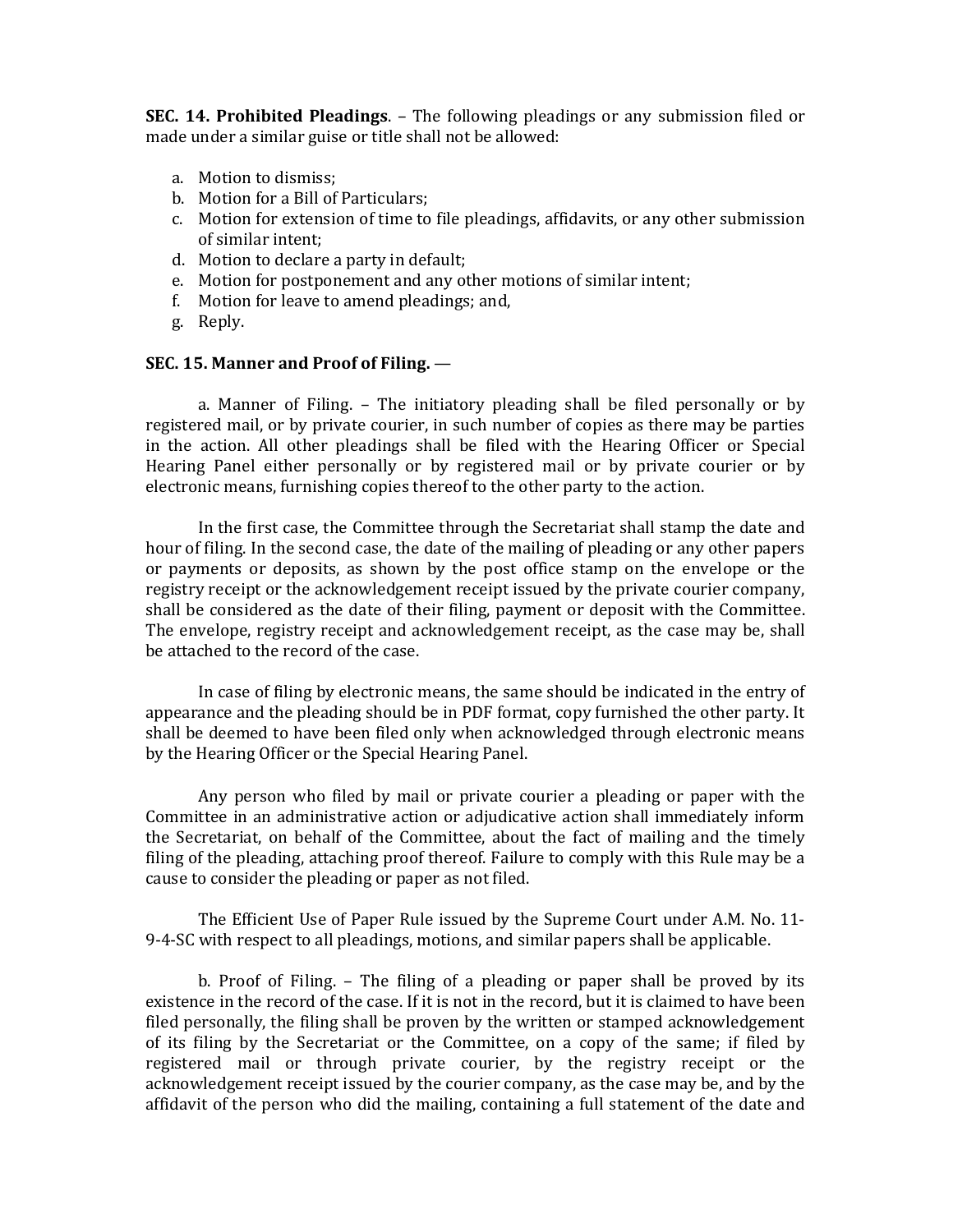place of depositing the mail in the post office in a sealed envelope addressed to the Committee, with postage fully prepaid, and with instructions to the postmaster or private courier company to return the mail to the sender after ten (10) days if not delivered.

# SEC. 16. Manner, Completeness and Proof of Service of Service of Papers Emanating from the Committee. –

- a. To Individuals. Papers, orders, including formal charges, decisions and resolutions emanating from the Committee under these Rules shall be served to the individual or to his agent who is of sufficient age and discretion. Service to an individual or his agent shall be made or effected:
	- (i) by handing a copy thereof to him in person;
	- (ii) by leaving a copy at his principal office regular place of business with a clerk or some other person in charge thereof;
	- (iii) by leaving a copy at his dwelling house or residence with some person of suitable age and discretion then residing therein;
	- (iv) by sending a copy thereof addressed to him in a sealed envelope by registered mail or by private courier at his last known or registered office or residence address, with instructions to the postmaster or the courier to immediately provide proof of delivery, and obtaining a proof of service;
	- (v) by sending him a copy at his email address if he consented expressly in writing either in the entry of appearance or written explanation or
	- (vi) when allowed by these Rules, by publication of such order, decision or resolution of the Committee once in a newspaper of general circulation;

When an individual or his duly authorized agent has been ordered to file his pleading by publication and has failed to appear in the action, final orders, decisions or resolutions against him shall be served upon him also by publication and by registered mail at his last known or registered address.

 b. To Corporations, Partnerships, Associations or Entities. – Service of papers, orders, including formal charges, decisions and resolutions emanating from the Committee under these Rules to a juridical person shall be done by tendering a copy of the same to its president, managing partner, general manager, corporate secretary, treasurer, compliance officer, in-house counsel, director or trustee, incorporator, or such other officer identified in the latest available records filed with the Committee, its managing or general agent or any other agent authorized by appointment, in any method specified in paragraph (a) of this Section.

 c. To Foreign Corporations Doing Business in the Philippines. – Service of papers, orders, including formal charges, decisions and resolutions emanating from the Committee under these Rules to a foreign corporation doing business in the Philippines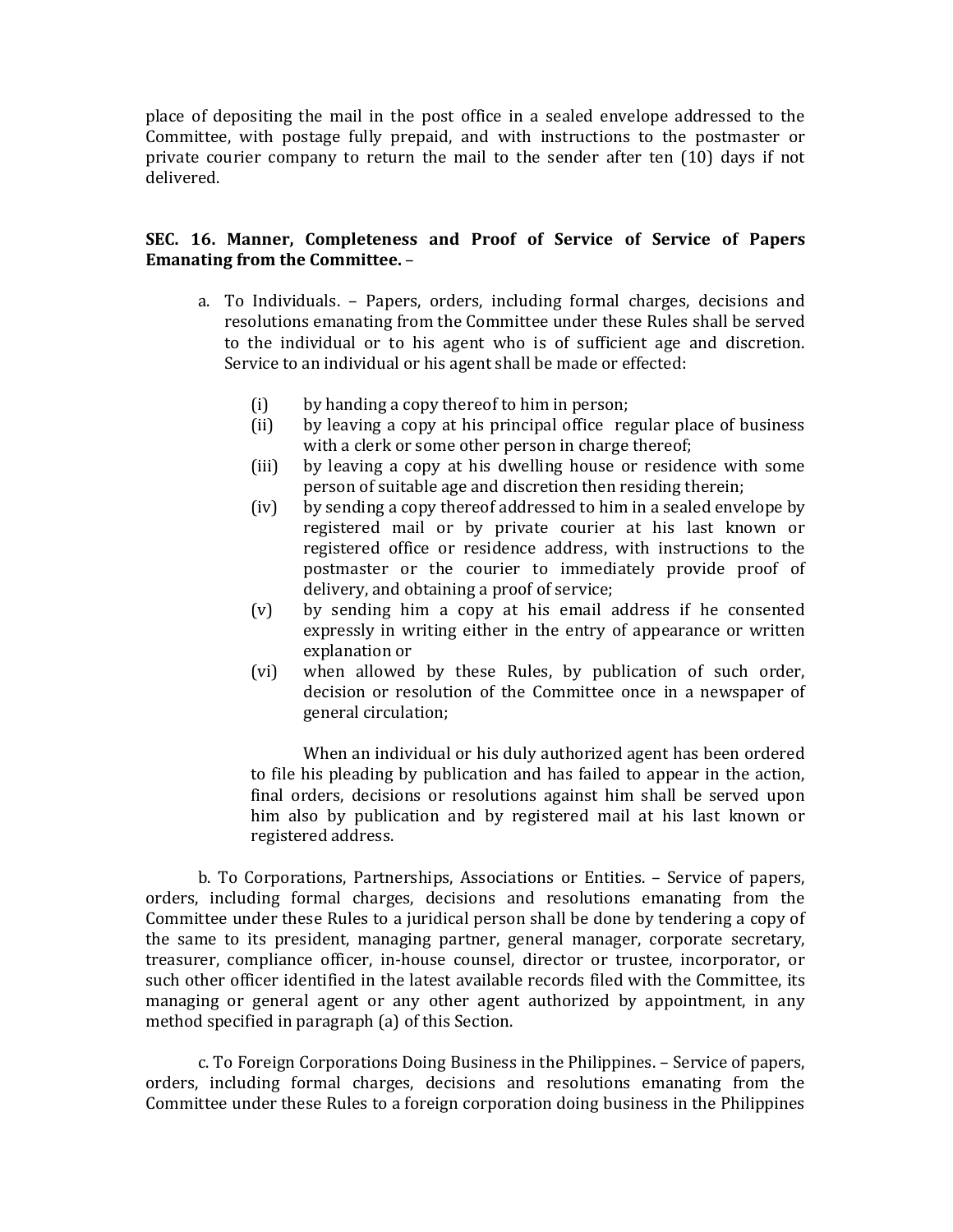may be made on its resident agent designated in accordance with existing laws for that purpose, or, if there is no such agent, the committee shall transmit a copy of the same to the home office of said foreign entity by registered mail, by facsimile, by any other electronic means in accordance with existing laws, or by such other means as the Committee may, in its discretion, direct.

 d. Last known or registered address. — For purposes of service of papers, orders, formal charges, decisions and resolutions emanating from the Committee, it shall be sufficient to serve them to the last known or registered address with the Committee of the person being served.

e. Completeness of service. — Service shall be deemed complete when:

- (i) it is personally received by him or his authorized agent;
- (ii) it is received by the clerk or some other person in charge thereof at his principal office or regular place of business;
- (iii) it is received by some person of suitable age and discretion then residing at his dwelling house or residence;
- (iv) it is received by him in a sealed envelope by registered mail or by courier at his office or residence address or after five (5) days from the date he received the first notice of the postmaster or the private courier, whichever date is earlier; or,
- (v) in the case of electronic service, upon transmission, but it is not effective if the person serving it learns that it did not reach the person to be served.

 f. Proof of service. – Proof of service may consist of a written admission of the party served, or the official return of the server, or the affidavit of the party serving, containing a full statement of the date, place and manner of service. It shall specify the papers served and the name of the person who received them, and shall be sworn to when made by a person other than the server of the Committee.

If the service is by registered mail or by private courier, proof thereof shall consist of an affidavit of the person who undertook the mailing stating facts showing compliance, and the registry receipt issued by the mailing office, or any proof of delivery issued by the private courier. The registry return card or any other proof of delivery shall be filed immediately upon its receipt by the sender, or in lieu thereof, the unclaimed letter together with the certified or sworn copy of the notice given by the postmaster to the addressee.

If electronic service is resorted to, the proof thereof shall consist of an affidavit of the person who undertook such service by stating the following:

- (a) the email address that was employed to transmit the email;
- (b) the date and time of the electronic service;
- (c) the name and email address of the person served; and
- (d) that the document was served electronically.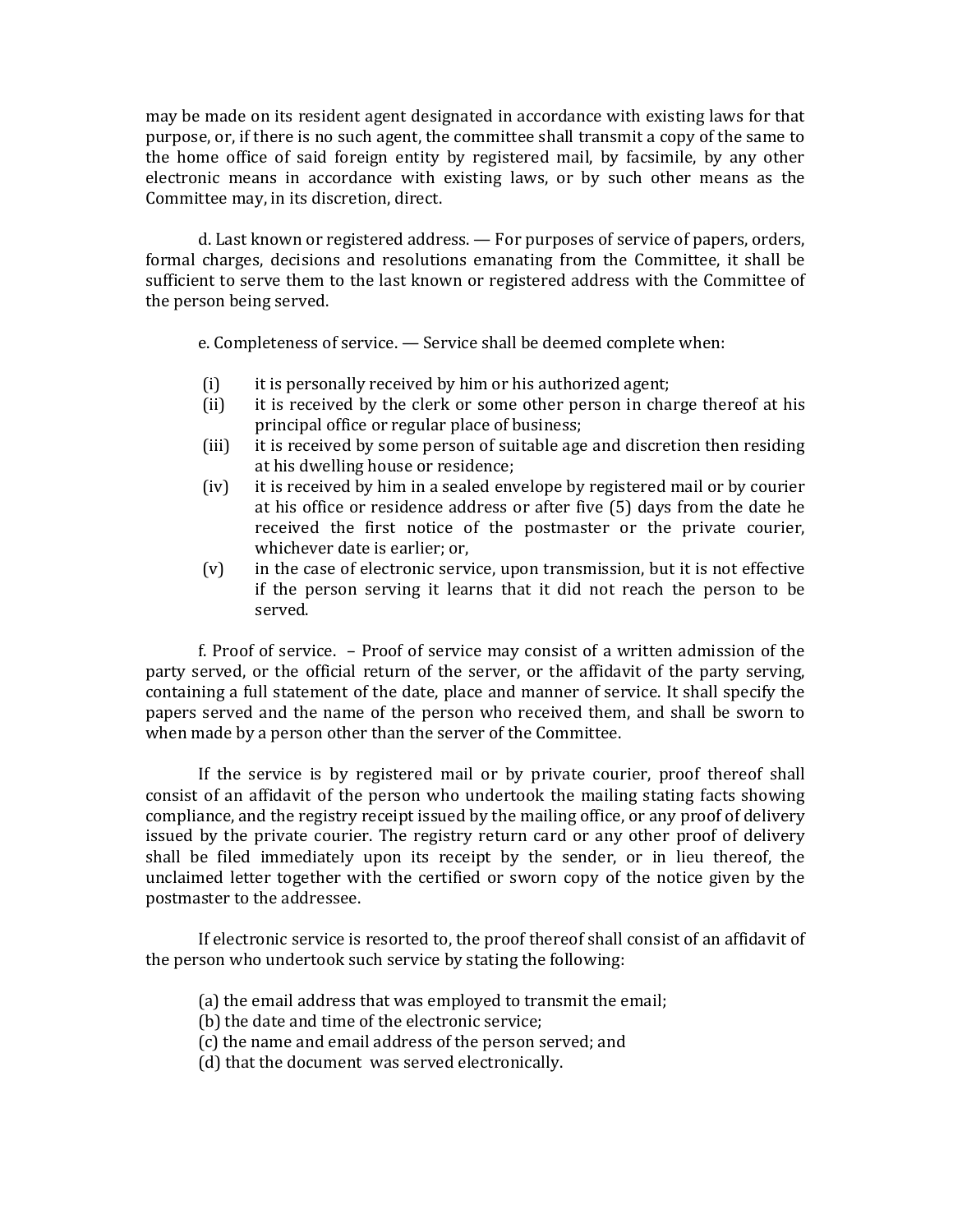Service by publication in a newspaper of general circulation may be proven by the respective affidavit of the editor, business/advertising manager, to which affidavit a copy of the publication shall be attached, and if applicable, by an affidavit showing deposit of a copy of the order, decision or resolution and/or its attachments in the post office directed to the party by registered mail to his last known or registered address.

In case any paper, order, formal charge, decision or resolution emanating from the Committee is returned unserved at the last known or registered address, proof of service shall consist of the affidavit of the person serving or the person who undertook the mailing, as the case may be, stating facts surrounding such service, including a full statement of the date, place and manner of service, if applicable, the name of the addressee, and the reason for the return of the paper, order, formal charge, decision or resolution. It shall be accompanied by the unserved paper, order, formal charge, decision or resolution of the Committee and the envelope containing the same, and by any proof showing that it is the last known or registered address of the person being served.

### SEC. 17. Manner, Completeness and Proof of Service of Pleadings on Other Parties to the Action. –

- a. Manner of Service. Except for the initiatory pleading in an adjudicative action, copies of all pleadings and other papers filed by one party shall be furnished by said party to the other parties in the action in the manner provided below, with proof of service. Service of pleadings and other papers shall be made or effected
	- (i) by handing a copy thereof to the other party or his authorized agent in person;
	- (ii) by leaving a copy at his principal office or regular place of business with a clerk or some other person in charge thereof;
	- (iii) by leaving a copy at his dwelling house or residence with some person of suitable age and discretion then residing therein; or
	- (iv) by sending a copy thereof addressed to him in a sealed envelope by registered mail or by courier at his office or residence address, with instructions to the postmaster or courier to immediately provide proof of delivery, and obtaining a proof of service, or if undelivered, to return the mail to the sender after ten (10) days.

If service of pleadings cannot be made through any of the foregoing modes, the party required to serve shall submit to the Committee proof of failure of service. Service shall be deemed complete at the time of such submission. Service of pleadings and other papers to a juridical person shall be made in the same manner as specified in paragraph (b) of this Section.

- b. Completeness of service. Service shall be deemed complete when
	- (i) it is personally received by the other party or his authorized agent;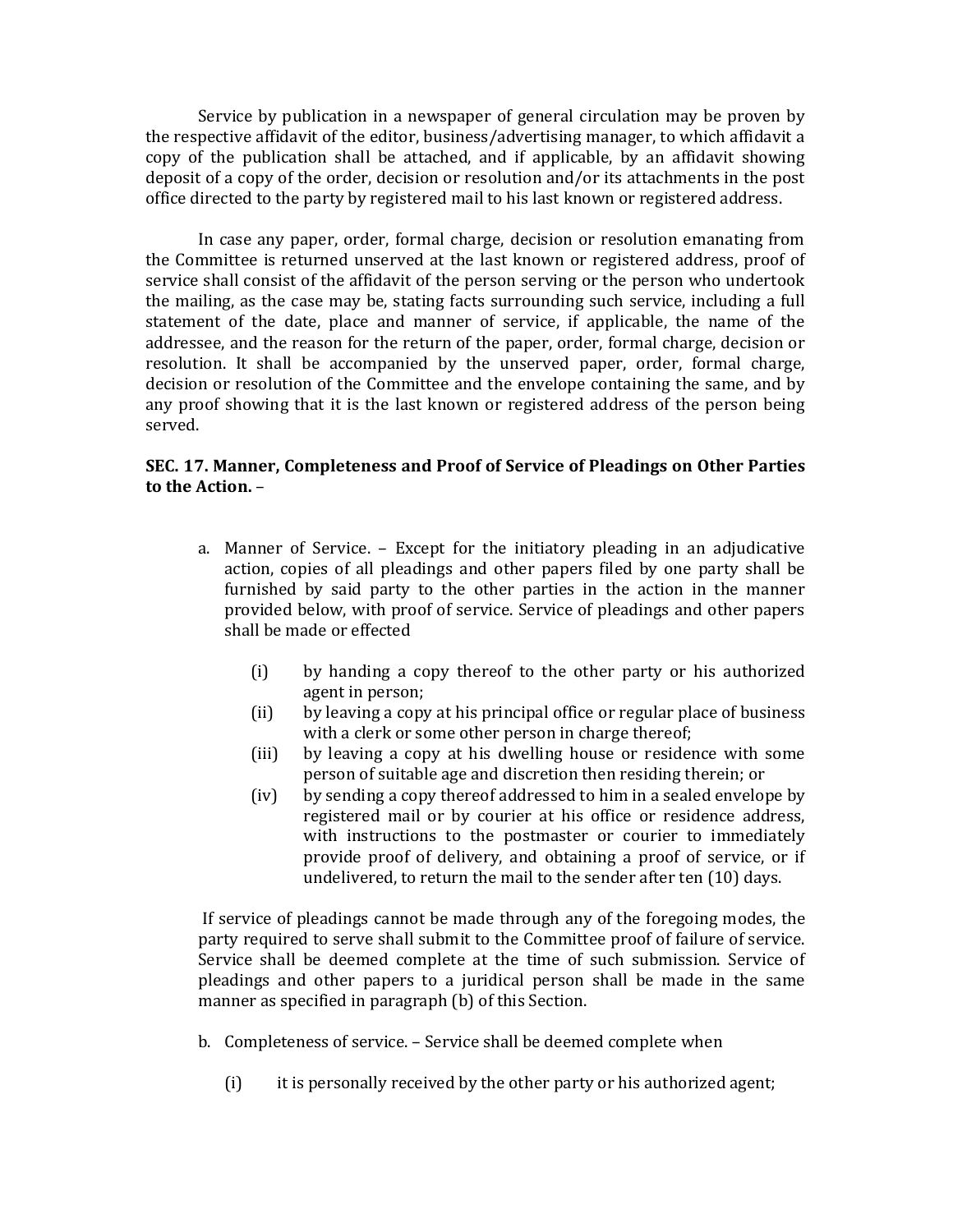- (ii) it is received by the clerk or some other person in charge thereof at his principal office or regular place of business;
- (iii) it is received by some person of suitable age and discretion then residing at his dwelling house or residence; or
- (iv) it is received by him in a sealed envelope by registered mail or by courier at his office or residence address or after five (5) days the date he received the first notice of the postmaster or the private courier, whichever date is earlier.
- c. Proof of service. Proof of service may consist of a written admission of the party served, or the official return of the server, or the affidavit of the party serving, containing a full statement of the date, place and manner of service. It shall specify the papers served and the name of the person who received them, and shall be sworn to when made by a person other than the server of the Committee. If the service is by registered mail or by private courier, proof thereof shall consist of an affidavit of the person who undertook the mailing stating facts showing compliance with paragraph (a) (iv) of this Section, and the registry receipt issued by the mailing office, or any proof of delivery issued by the private courier. The registry return card or any other proof of delivery shall be filed immediately upon its receipt by the sender, or in lieu thereof, the unclaimed letter together with the certified or sworn copy of the notice given by the postmaster to the addressee.

SEC. 18. Service of Orders, Decisions and Other Papers on Counsel. – When any person has appeared by counsel, service of orders, formal charge, decisions, resolutions, pleadings and other papers shall be made upon his counsel of record, unless the Committee has ordered the service upon the party to the case. . Where one counsel appears for several parties, he shall only be entitled to one copy of any order, decision, resolution or other papers served upon him.

# RULE V. COMPUTATION OF PERIOD FIXED IN THESE RULES

SEC. 19. Computation of Period. – In computing any period of time prescribed in or allowed by these Rules, the first day of the period shall be excluded and the last day included. In case the last day falls on a Saturday, Sunday, or a legal holiday, the deadline for filing shall be the first working day following the Sunday or legal holiday, as the case may be. Days mentioned in these rules shall be understood to refer to calendar days.

# RULE VI. FEES

SEC. 20. Fees in Adjudicative Actions. – The following fees shall be collected prior to the commencement of an adjudicative action:

a. For filing of claim- ------------------------------------------P300.00

b. Motion for Reconsideration ------------------------------P300.00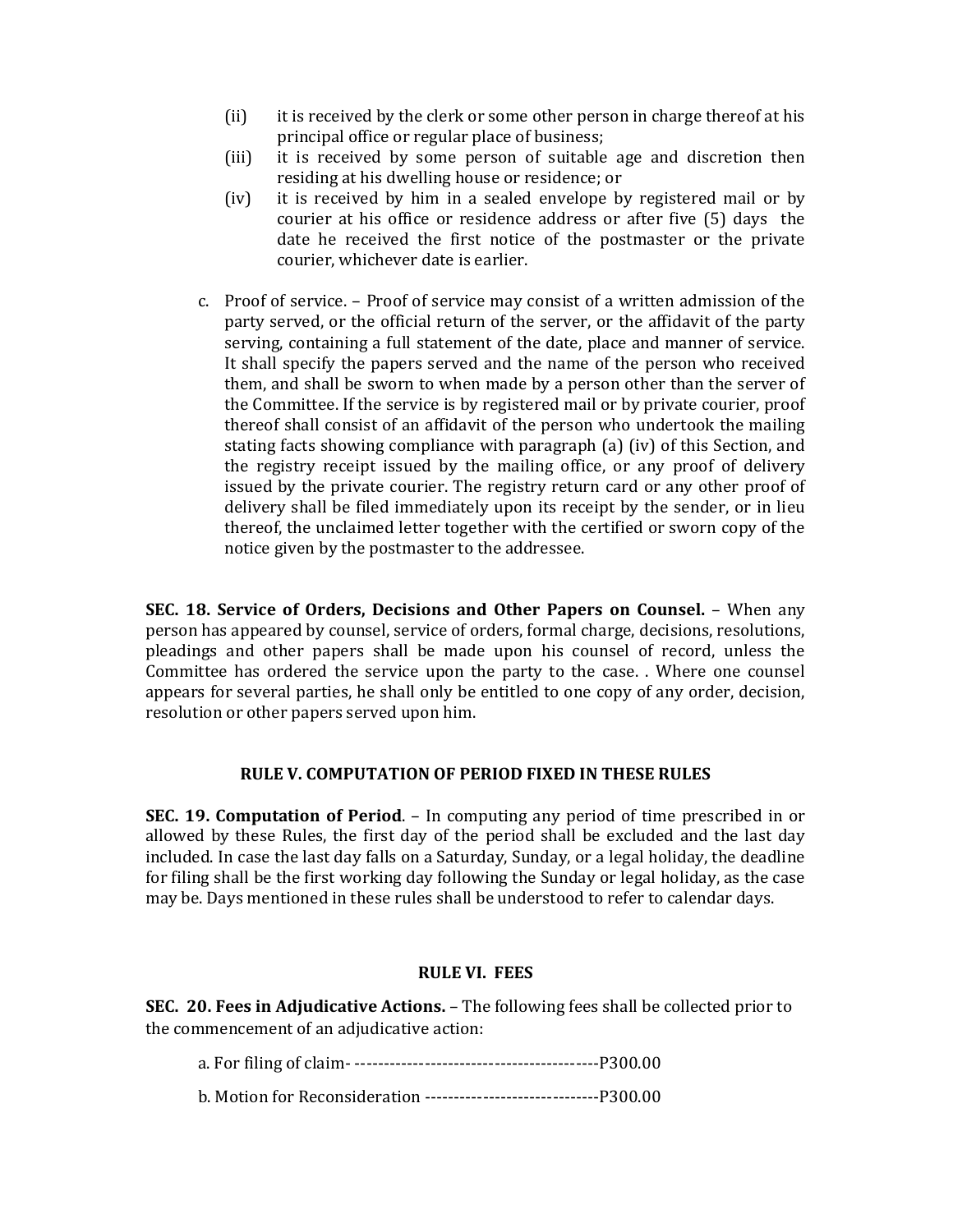| c. For each subsequent motion for reconsideration ---- P300.00       |                                                 |
|----------------------------------------------------------------------|-------------------------------------------------|
|                                                                      |                                                 |
| e. Petition for relief from order or decision --------- -----P300.00 |                                                 |
|                                                                      |                                                 |
|                                                                      | filing fee imposed but not lower than ten pesos |

SEC. 21. Other Fees. – For request for certification, other documents and certified copies of any record, PDs, RAs, FAOs, , etc. to be used in litigation a fee of ten pesos (Php 10.00) per page shall be charged.

SEC. 22. Payment of Fees. – Fees shall be paid in cash or check payable at the central or regional offices of the Bureau.

### RULE VII. ADMISSIBILITY OF EVIDENCE

SEC. 23. Photographic, video, vessel monitoring system data and tracks and fisheries observer data and similar evidence. – Subject to the provisions of Section 127 of the Fisheries Code, photographs, videos, vessel monitoring system data and tracks and fisheries observer data and similar evidence of events, acts, transactions of fisheries, by-products or derivatives, and the condition of the aquatic environment including its habitat, subject of a case shall be admissible when authenticated by the person who took the same or by some other person present when said evidence was taken, or by any other person competent to testify on the existence, occurrence and content thereof.

Entries in official records made in the performance of duty by a fishery law enforcement or regulatory officer, are prima facie evidence of the facts therein stated.

# PART II INVESTIGATION PROCEEDINGS IN ADMINISTRATIVE ACTIONS

#### RULE VIII. SCOPE AND APPLICATION

SEC. 24. Scope and Application of the Rules. – The provisions in Part ll of these Rules shall apply only in any investigation for possible violation of fishery laws.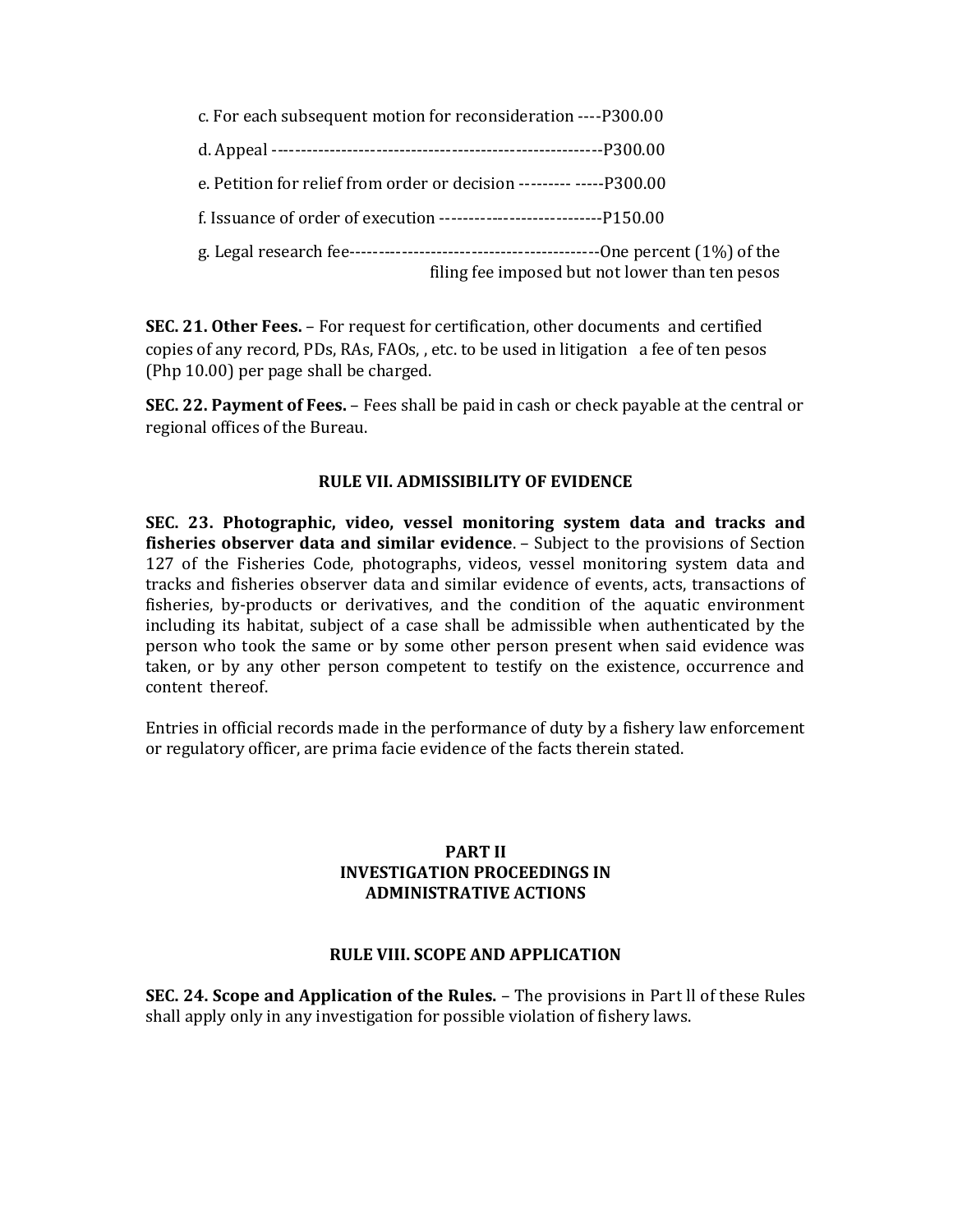# RULE IX. INVESTIGATION PROCEEDINGS IN GENERAL

SEC. 25. Commencement of Investigation Proceedings. – An investigation for possible violation of fishery laws may be commenced by the Bureau through its law enforcement officers either at its own instance or upon receipt of a verified complaint from any person.

SEC. 26. Scope of the Investigation. – During the investigation, the Bureau's law enforcement officers may conduct the following activities to determine whether there is a prima facie case that warrants the commencement of administrative action:

- a. Monitor compliance by any person with the laws, rules, regulations, circulars and orders being implemented by the Bureau, and request the submission of certain documents relevant and material to the inquiry;
- b. Hold conferences and interviews with the complainant, possible witnesses, person being investigated, and other relevant persons;
- c. Conduct surveillance and/or ocular inspection;
- d. Seek assistance from other government agencies and instrumentalities in the conduct of such investigation or proceedings;
- e. Request any person to execute a sworn statement as to facts and circumstances under investigation;
- f. Request for technical assistance for the needed expertise on a matter subject of and relevant to the investigation; and,
- g. Perform such other acts necessary in the conduct of such investigation.

SEC. 27. Confidentiality of Investigation Proceedings. – Any information, document or records obtained in the course of any investigation or examination shall be deemed confidential, unless otherwise required or allowed by law or by the Bureau.

SEC. 28. Effects of Withdrawal of Complaint. – Withdrawal of a complaint does not automatically result in the termination of the investigation when there is merit to the charges, or where there is documentary evidence which would tend to establish a prima facie case that warrants continuation of the investigation.

SEC. 29. Termination of Investigation. — The Bureau may, in its discretion, terminate an investigation based on any of the following grounds:

- a. Lack of jurisdiction; or
- b. No sufficient ground to warrant the commencement of an administrative action.

If the investigation is initiated through a complaint or referral, the Bureau shall issue a letter of termination stating the reasons for such termination.

SEC. 30. Actions that may be taken after investigation. – The law enforcement officer may take any of the following actions after completion of the investigation:

a. After finding a prima facie case for violations of fishery laws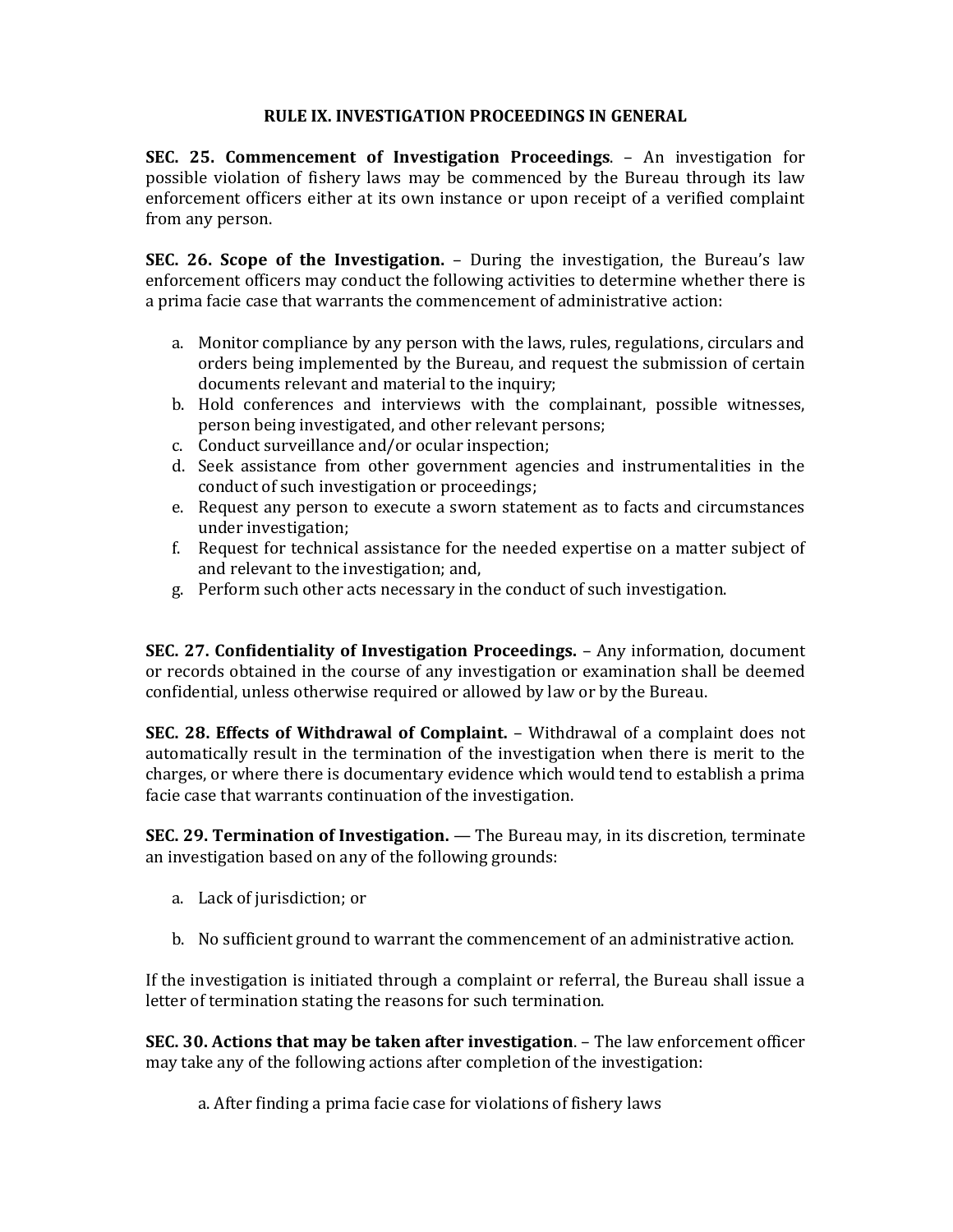b. Continuously monitor compliance for further violation of fishery laws.

# RULE X. ADMINISTRATIVE ACTION

SEC. 31. Commencement of Administrative Action. – Administrative action is commenced upon filing of a verified complaint before the Committee, through the Secretariat, provided, that in cases initiated by the Bureau, the law enforcement officer shall file the complaint before the Committee immediately after completion of the investigation of the violation.

The verified complaint must be supported by the affidavits of witnesses and documentary evidence.

SEC. 32. Issuance of Summons. – Upon the filing of the complaint and the determination of its sufficiency and substance by the Committee, Hearing Officer or Special Hearing Panel, the latter shall issue the corresponding summons.

The summons shall be directed to the respondent and shall contain the following:

- (i) the names of the parties to the action;
- (ii) an order to the respondent to file a verified answer responding to the allegations made in the complaint within a period of fifteen (15) days; and,
- (iii) a notice that his failure to do so will be equivalent to a waiver of the opportunity to submit a verified answer.

A copy of the complaint, together with its supporting documents and other evidence, shall be attached to the original and each copy of the summons.

SEC. 33. Verified Answer to the Formal Charge. – Within fifteen (15) days from receipt of the summons, the respondent shall file a Verified Answer stating the following:

- (i) the claims and/or defenses of the respondent;
- (ii) the legal grounds on which it is based;
- (iii) the supporting documents and/or evidence;
- (iv) the express consent, if any, of the respondent or his counsel to the electronic service of papers, orders, decisions and resolutions emanating from the Committee, Hearing Officer or Special Hearing Panel; and,
- (v) such other matters as may be deemed necessary.

In case of (iv) above, the respondent or his counsel, shall state the email address at which he agrees to accept such service.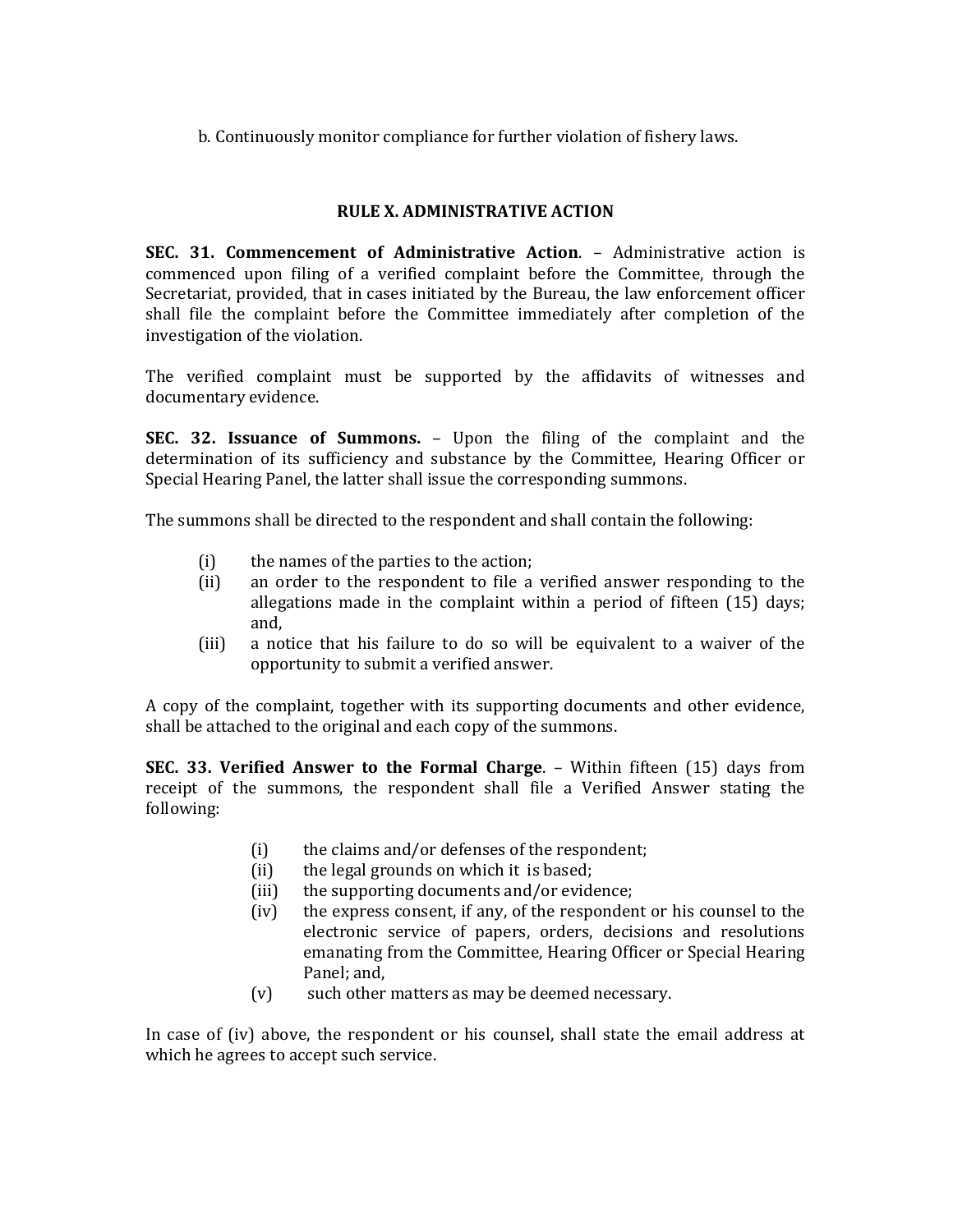SEC. 34. Supplemental Pleading. – Upon the order of the Committee, Hearing Officer or Special Hearing Panel, a supplemental pleading may be filed by the respondent for the purpose of clarifying and supplementing facts, issues and other matters that are relevant and necessary to the proceedings, including but not limited to those that are raised after the filing of the Verified Answer.

SEC. 35. Clarificatory Conference. – Before the rendition of a decision, the Committee, Hearing Officer or Special Hearing Panel in its discretion, may conduct a clarificatory conference for the purpose of ascertaining facts, issues and other matters necessary and relevant to the resolution of the proceedings, and further examination or submission of additional documents pertinent thereto.

SEC. 36. Motion to Release Impounded Fishing Vessel. – The respondent may file a motion to release his impounded fishing vessel at any time during the proceedings. Such motion may be approved by the Hearing Officer upon posting by the respondent of a cash or property bond in the amount equivalent to thirty percent (30%) of the appraised value of the boat or a surety bond equivalent to One Hundred Percent (100%) of the appraised value of the vessel and submission of an undertaking that the respondent shall produce the vessel when required by the Hearing Officer and that the vessel shall not be used to commit illegal, unreported and unregulated fishing. However, no motion to release shall be granted to an unregistered and/or unlicensed fishing vessel.

SEC. 37. Decision. – A decision shall be rendered by the Committee pursuant to Part IV of these Rules.

# RULE XI. CEASE AND DESIST ORDERS

SEC. 38. Cease and Desist Order. —Pursuant to Section 132 of the Fisheries Code, a cease and desist order (CDO) may be issued ex-parte upon any violator prior to, or after judgment or final order, requiring the violator to refrain from further committing an offense.

SEC. 39. How commenced. – An action for issuance of CDO may be commenced upon the filing of a verified application with the Committee through the Secretariat.

The application for the issuance of a CDO shall specify:

(a) the ground and the law, rules and regulations relied upon for such issuance;

(b) the acts constituting the basis for such issuance;

(c) the name, capacity and address of the person found to have or about to have committed or has aided or abetted the commission of such acts; and

(d) the evidence and documents supporting and relevant to the issuance of a CDO.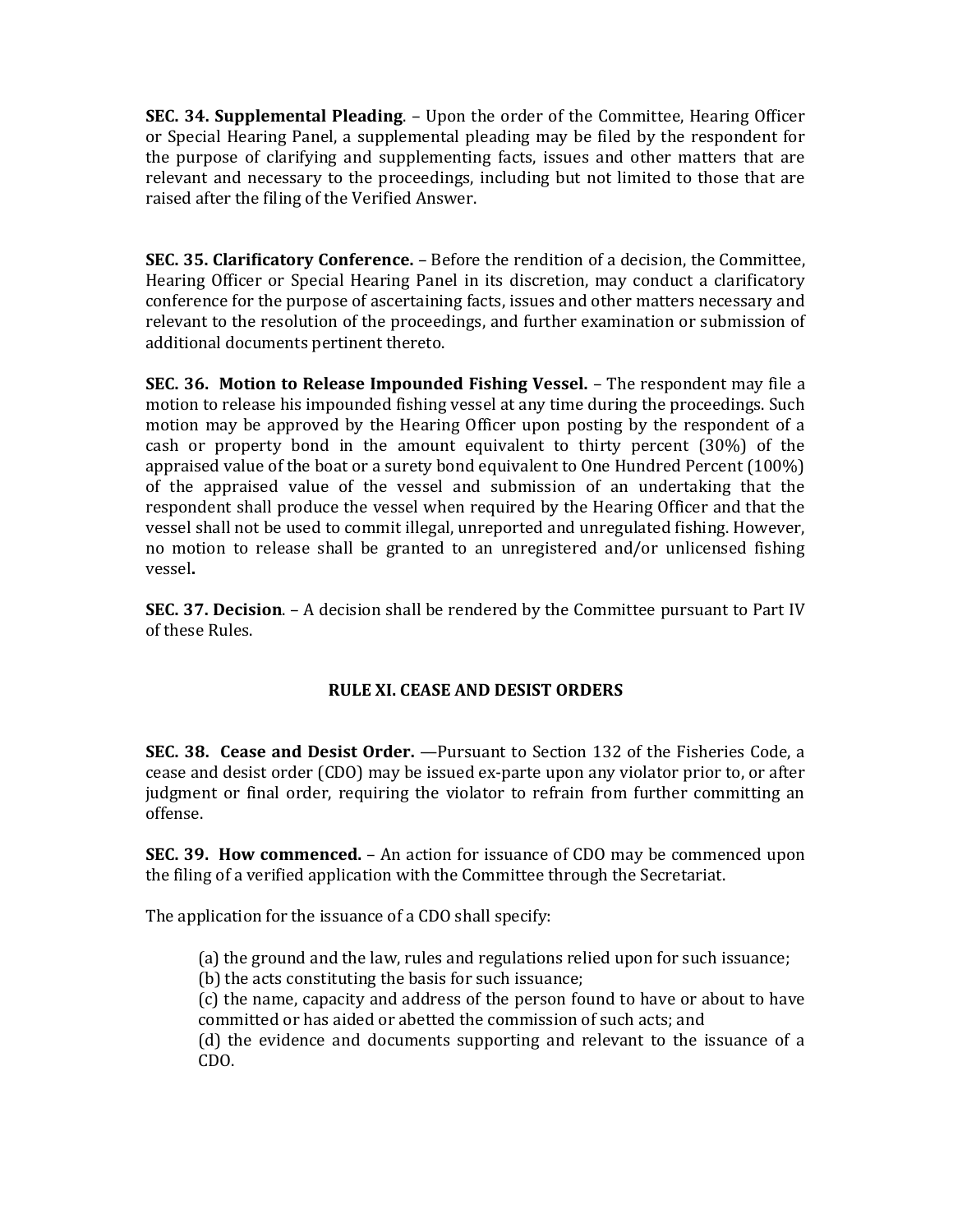If it appears from the verified complaint with a prayer for the issuance of CDO that the matter is of extreme urgency and the environment or a person will suffer an irreparable injury due to the offense, the Hearing Officer may recommend the issuance by the BFAR Director or the BFAR Regional Director of an ex parte CDO effective for only seventytwo (72) hours from date of the receipt of the CDO by the party or person enjoined. Within said period, a summary hearing shall be conducted to determine whether the CDO may be extended until the termination of the case. The Hearing Officer where the case is pending, shall periodically monitor the existence of acts that are the subject matter of the CDO. The same may be lifted at any time as circumstances may warrant. The applicant shall be exempted from the posting of a bond for the issuance of a CDO.

SEC. 40. Grounds for Issuance of Ex- Parte Cease and Desist Order. – An ex parte CDO may be issued pursuant to Section 132 OF RA 10654 on the following grounds:

- (a) That the whole or part of the relief consists in restraining the commission or continuance of the act or acts complained of, or in requiring the performance of an act or acts, either for a limited period or perpetually;
- (b) That the commission, continuance or non-performance of the act or acts complained of during the pendency of the case would probably result in the further degradation of the aquatic environment; or
- (c) That a person is doing, threatening, or is attempting to do, or is procuring or suffering to be done, some act or acts probably in violation of the Fisheries Code which will render the judgment of the Committee ineffectual.

SEC. 41. Grounds for Lifting of CDO. – A CDO may be lifted under any of the following circumstances:

- (a) Upon a verified motion proving that the circumstances giving rise to the CDO have changed;
- (b) Upon filing by the person subject thereof of a verified motion to lift the CDO. Said motion to lift shall be set for hearing not later than fifteen (15) days from its filing, and the resolution thereof shall be made not later than ten (10) days from the termination of the hearing. if the Committee fails to resolve the request within the period herein prescribed, the CDO shall automatically be lifted;
- (c) If the Motion to Lift is denied, or if the person subject of the CDO fails to file the appropriate pleading within the period prescribed in these Rules, the CDO shall be deemed permanent, and can only be lifted by the Committee upon appeal thereto and upon a finding that the grounds for the issuance of the same no longer exist or the objective of the CDO has already been accomplished.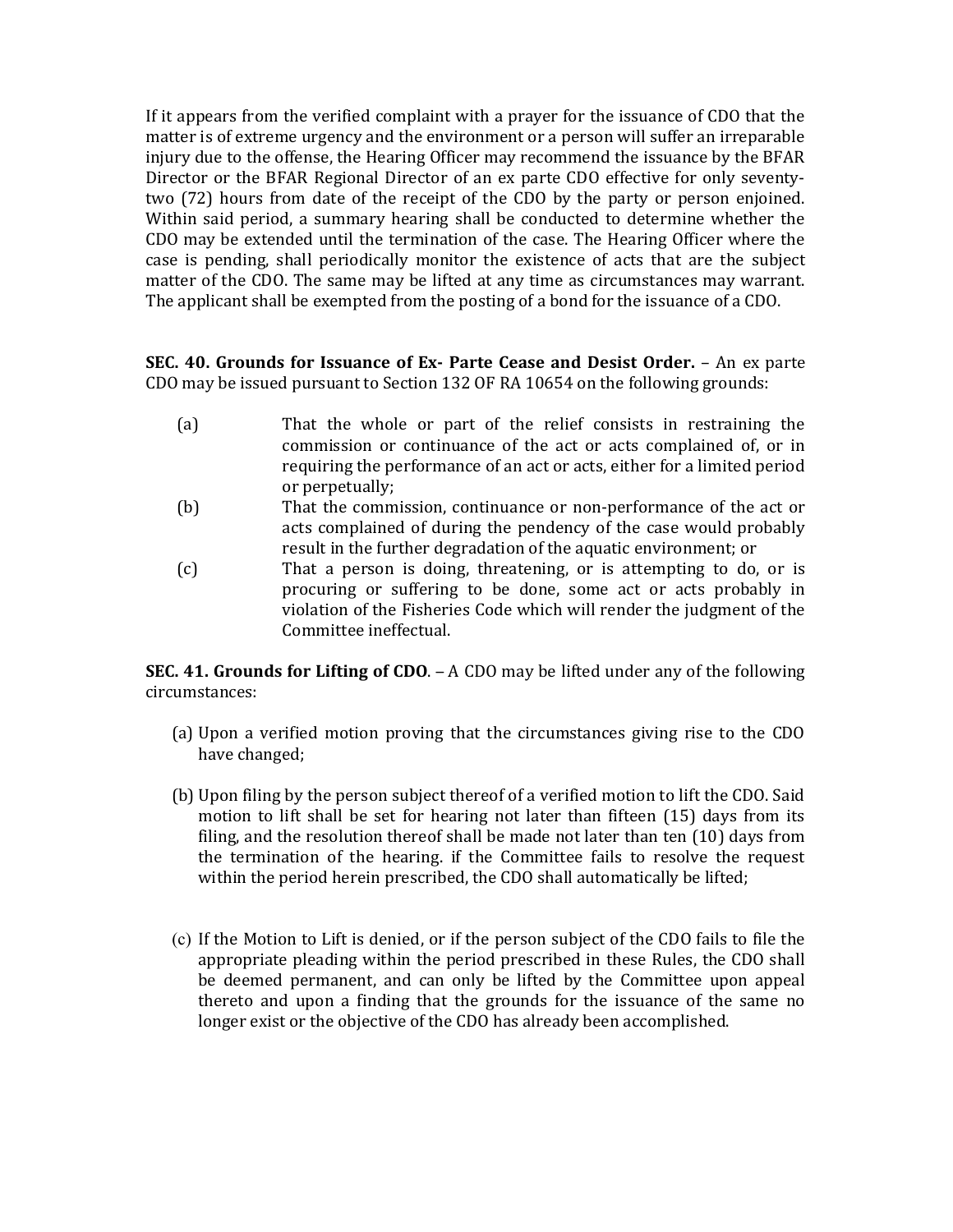**SEC. 42. Effect of the Issuance of CDO.**  $-$  The CDO shall be immediately executory upon its issuance. A Motion to Lift or Appeal shall not stay the execution of the CDO.

SEC. 43. Resolution of the Motion to Lift CDO. – The Committee, on appeal, shall issue a resolution on the motion to lift CDO in such a manner that the parties to the proceedings can know the various issues involved and the reason for the decision rendered.

# RULE XII. SETTLEMENT OFFERS

SEC. 44. Settlement Offers. – Any person who receives a Notice of Violation, or is subject of an administrative action, may, at any time, prior to the rendition of a decision or final order, propose in writing to the Committee, Hearing Officer or Special Hearing Panel, an offer of settlement under Rule 131.1 of the Implementing Rules of R.A. 8550 .

SEC. 45. Form and Content of Settlement Offer. – An offer of settlement shall be in writing and signed by the person making the offer with an undertaking that the offeror shall tender the amount offered in cash, manager's check or cashier's check upon approval of the settlement offer.

 If the offeror is a juridical person, the proper board resolution certified by the corporate secretary shall be attached to the offer.

In cases appealed to the Secretary, the offeror shall also file the necessary manifestation with the Committee informing the latter that it has filed an offer of settlement.

SEC. 46. Criteria for Settlement Offer. – In the evaluation of an offer of settlement, the following shall be taken into consideration:

- a. The act or omission constituting as serious violations pursuant to Section 4, paragraph 82 of the Fisheries Code;
- b. The damage caused, actual or estimated, to the environment and/or fisheries resources;
- c. The amount of the imposable administrative penalty and the financial capacity of the offeror to pay the same;
- d. The level of cooperation of the offeror in the investigation or proceedings;
- e. The offeror has been found to have previously violated any fishery laws;
- f. Public interest; and,
- g. Other meritorious considerations.

SEC. 47. Settlement Amount. – The settlement penalty for an offer to settle availed of as a matter of right within a 3-year period shall not be lower than thirty percent (30%) of the minimum of the imposable penalty prescribed under the law. If such an offer is made after the filing of an answer or responsive pleading but before a decision is rendered, the settlement amount shall not be lower than fifty (50%) of the minimum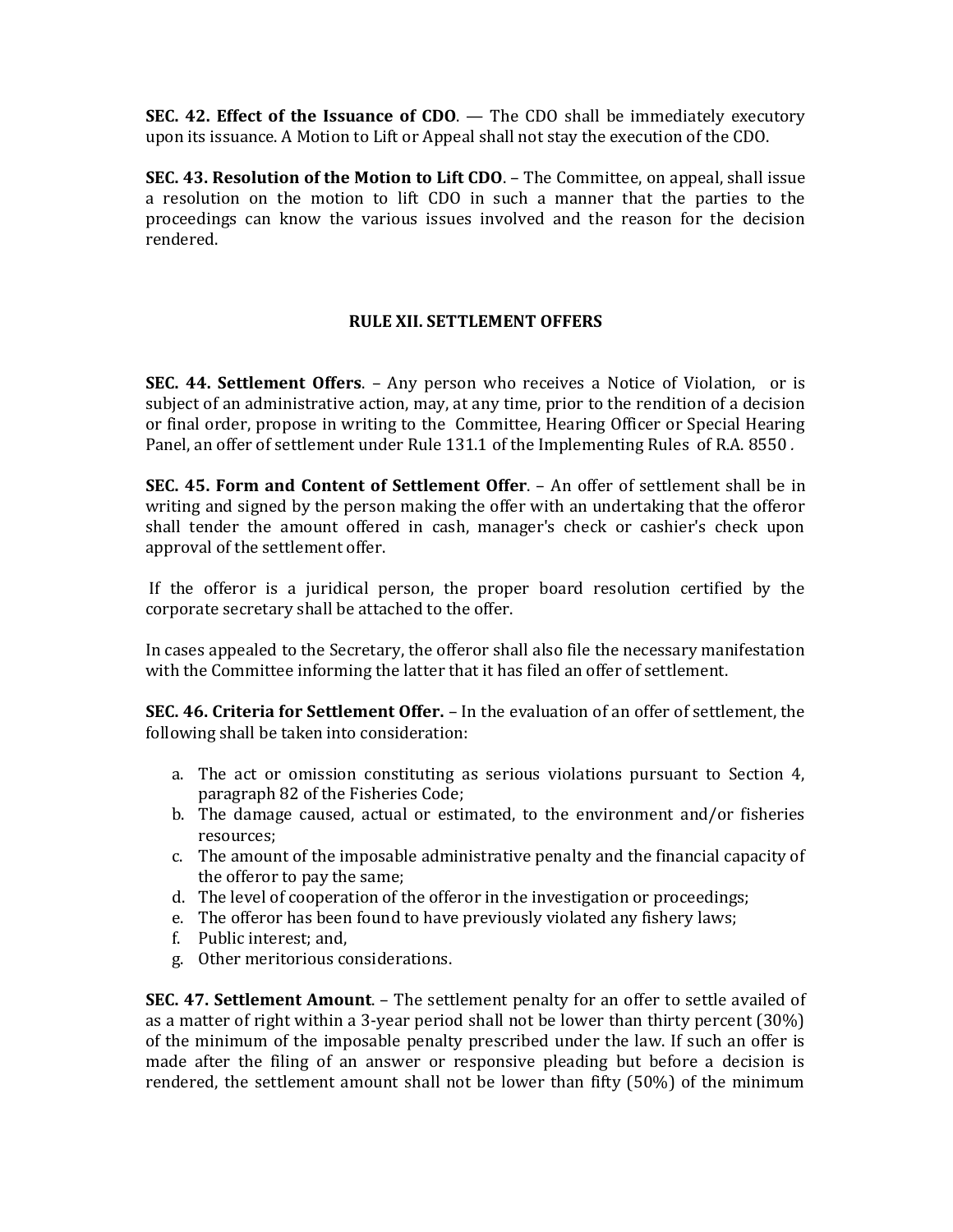imposable penalty under the law. The settlement amount for all other offers after the three-year period shall be decided upon by the Committee.

SEC. 48. Sale of Vessel. – Settlement as a matter of right can only be availed of twice even if the vessel is sold or has changed ownership during the three (3) year period.

# PART III ADJUDICATIVE ACTION

# RULE XIII. SCOPE AND APPLICATION

SEC. 49. Scope and Application of the Rules. – The provisions in Part III of these Rules shall apply only to adjudicative actions filed before the Committee.

# RULE XIV. PARTIES

SEC. 50. Who may be Parties. – Only natural or juridical persons or entities authorized by law or a party in interest acting through an attorney-in-fact, where applicable, may be parties to an adjudicative action filed before the Committee.

### RULE XV. COMMENCEMENT OF AN ADJUDICATIVE ACTION

SEC. 51. How commenced. – An adjudicative action may be commenced by filing a verified complaint, protest, adverse claim or petition before the Committee, through the Secretariat, and payment of the appropriate fee. The same shall be accompanied by any relevant documents, affidavits of witnesses and such other evidence as would reasonably tend to establish prima facie the truth of the factual allegations contained therein. Non-compliance with the foregoing requirements shall be a ground for the dismissal of the action.

Violation of the provisions of Article III (Aquaculture) of the Fisheries Code shall be governed by Rule 8 Part II of these Rules.

SEC. 52. Pleadings Allowed. – Pleadings that can be filed in any adjudicative action are the complaint, answer, position paper and if applicable, motions in intervention.

The original and three (3) signed copies of the pleading shall be filed with the Committee, Hearing Officer or Special Hearing Panel. Copies of every pleading and other papers filed in connection with any action or proceeding must be served on all other persons to the action or proceeding, except for the complaint which shall be furnished by the Committee, Hearing Officer or Special Hearing Panel to the respondent.

All other pleadings shall be disallowed unless they are filed with leave of the Committee.

SEC. 53. Verification. – The complaint and answer shall be verified in the same manner as the Verified Answer under Section 31, Rule 8 of Part II of these Rules.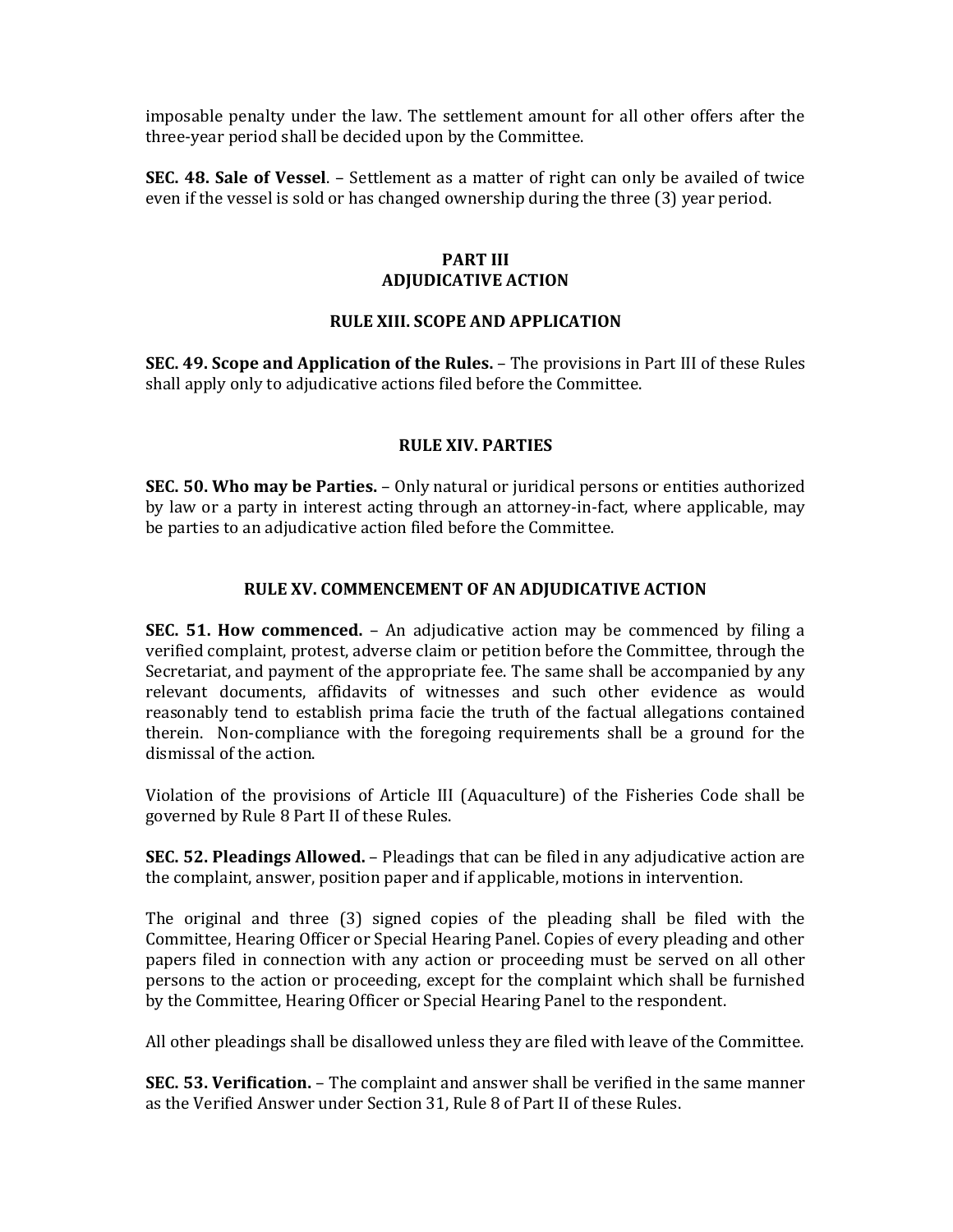# SEC. 54. Non-Forum Shopping. – The complainant shall certify under oath that:

- (i) he has not commenced any action or filed any petition involving the same subject matter or issues in any court, tribunal or agency and, to the best of his knowledge, no such other action is pending therein;
- (ii) if there is such other pending action, a complete statement of its present status; and,
- (iii) if he should thereafter learn that the same or similar action has been filed or is pending, he shall report that fact within five (5) days from such knowledge to the Committee.

Failure to comply with any of the foregoing requirements shall result in the dismissal without prejudice of the complaint. The submission of a false certification or noncompliance with any of the undertakings enumerated in the immediately preceding paragraph shall result in the dismissal of the complaint and may give rise to the imposition of administrative and criminal sanctions. lf the acts of the party or his counsel constitute wilful forum shopping, the same shall be considered a ground for the summary dismissal with prejudice of the action and with the attendant administrative and criminal consequences.

SEC. 55. Outright Dismissal of Complaint, Protest or Petition. – After an initial examination of the allegations in the complaint, protest or petition and such evidence that may be attached to it, the Committee may dismiss the same outright based on any of the following grounds:

- a. The Committee has no jurisdiction over the subject matter of the adjudicative action; or
- b. The complaint failed to provide sufficient evidence as would reasonably tend to establish prima facie the truth of the factual allegations contained therein, on the basis of the documents, affidavits and other evidence attached thereto.

SEC. 56. Issuance of Summons. – Upon the filing of the complaint and the determination of its sufficiency and substance by the Committee, Hearing Officer or Special Hearing Panel, the latter shall issue the corresponding summons.

The summons shall be directed to the respondent and shall contain the following:

- a. the names of the parties to the action;
- b. an order to the respondent to file a verified answer responding to the allegations made in the complaint within a period of fifteen (15) days from receipt thereof; and,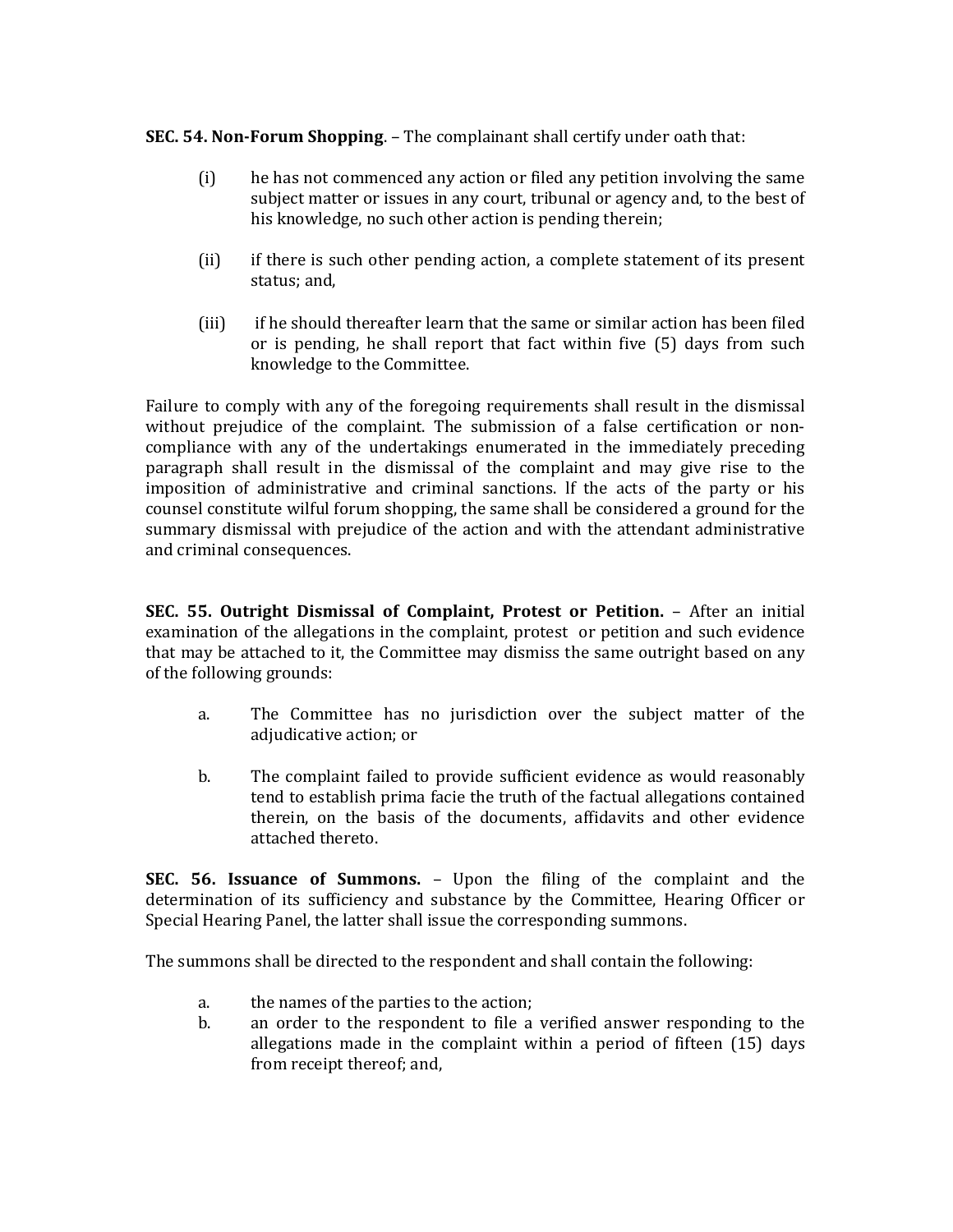c. a notice that his failure to do so will be equivalent to a waiver of the opportunity to submit a verified answer.

A copy of the complaint, together with its supporting documents and other evidence, shall be attached to the original and each copy of the summons.

SEC. 57. Verified Answer to the Formal Charge. – Within fifteen (15) days from receipt of the summons, the respondent shall file a Verified Answer.

The Verified Answer may contain the following:

- (i) claims and/or defenses of the respondent;
- (ii) the legal grounds on which it is based;
- (iii) the supporting documents and/or evidence;
- (iv) the express consent, if any, of the respondent or his counsel to the electronic service of papers, orders, decisions and resolutions emanating from the Committee, Hearing Officer or Special Hearing Panel; and,
- (v) such other matters as may be deemed necessary.

In case of (iv) above, the respondent or his counsel shall state the email address at which he agrees to accept such service.

SEC. 58. Supplemental Pleading. – Upon the order of the Committee, Hearing Officer or Special Hearing Panel, a supplemental pleading may be filed by the respondent for the purpose of clarifying and supplementing facts, issues and other matters that are relevant and necessary to the proceedings, including but not limited to those that are raised after the filing of the Verified Answer.

SEC. 59. Clarificatory Conference. – Before the rendition of a decision, the Committee, Hearing Officer or Special Hearing Panel, in its discretion, may conduct a clarificatory conference for the purpose of ascertaining facts, issues and other matters necessary and relevant to the resolution of the proceedings, and further examination or submission of additional documents pertinent thereto.

#### RULE XVI. PROCEEDINGS BEFORE THE COMMITTEE

SEC. 60. Preliminary Conference. – Subject to existing Rules, the Committee, through the Hearing Officer or Special Hearing Panel, shall set the case for conference within fifteen (15) days after an answer is filed or upon expiration of the period to file the same. The parties and/or their counsels, the latter with the requisite special power-ofattorney in the absence of his client, shall be directed to appear before the Committee, Hearing Officer or Special Hearing Panel on the date set in the notice to consider the following actions:

- a. The possibility of a settlement;
- b. Stipulation of facts;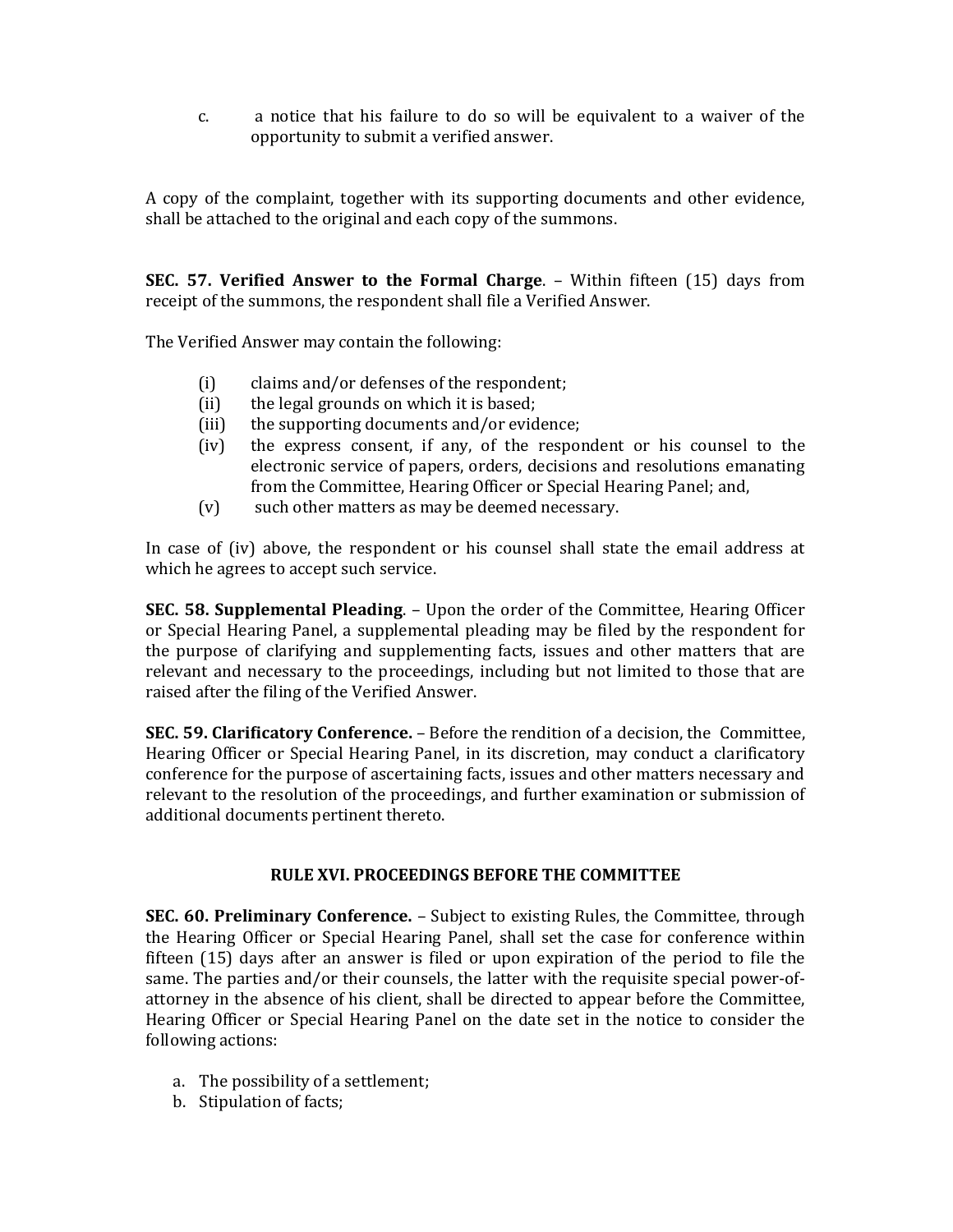- c. The simplification of the issues;
- d. Such other matters that may aid in the just and speedy disposition of the case.

The Committee, Hearing Officer or Special Hearing Panel may terminate the conference when the parties fail to settle their differences.

SEC. 61. Amicable Settlement. – During the conference, the Committee, through the Hearing Officer or Special Hearing Panel, shall ensure that the parties exhaust all available means to arrive at a fair and reasonable settlement of the case. The parties, with or without the assistance of the counsel, may submit during the conference specific proposals or counter-proposals to arrive at an amicable settlement of the case.

Amicable settlement shall be encouraged at any stage of the proceedings, provided it is not prejudicial to the public interest or third parties, or contrary to law, rules or regulations of the Committee, or against good morals or public policy. The amicable settlement shall be reduced into writing, duly signed by the parties and/or their counsels before the Hearing Officer or the Special Hearing Panel.

SEC. 62. Failure to Appear at the Preliminary Conference. – The failure of the complainant to appear at the conference shall result in the dismissal of the petition, protest or complaint, unless it involves public interest whereby the Committee through the Hearing Officer or Special Hearing Panel may, at its own instance, reset the case for a conference within fifteen (15) days from the last conference. In case of failure of the complainant to appear in the second conference scheduled by the Hearing Officer or Special Hearing Panel, the respondent who appears thereat shall be entitled to judgment based on the facts alleged, evidence submitted and reliefs prayed for in the answer.

If the sole respondent fails to appear, the complainant shall be entitled to judgment in accordance with the immediately preceding paragraph unless there is no sufficient evidence to support the allegations stated in the complaint. However, this rule shall not apply if one or more respondents who have been sued under a common cause of action and who have pleaded a common defense appear at the conference.

SEC. 63. Preliminary Conference Order. – After the Preliminary Conference, the Committee, Hearing Officer or Special Hearing Panel shall issue an Order that may state the following:

- (i) the action taken during the conference;
- (ii) the stipulations made by the parties on any of the matters considered;
- (iii) the evidence marked or identified ; and
- (iv) other matters taken up during the preliminary conference for the speedy resolution of the case.

SEC. 64. Submission of Affidavits and Position Papers. – Within fifteen (15) days from receipt of the order terminating the preliminary conference, the parties shall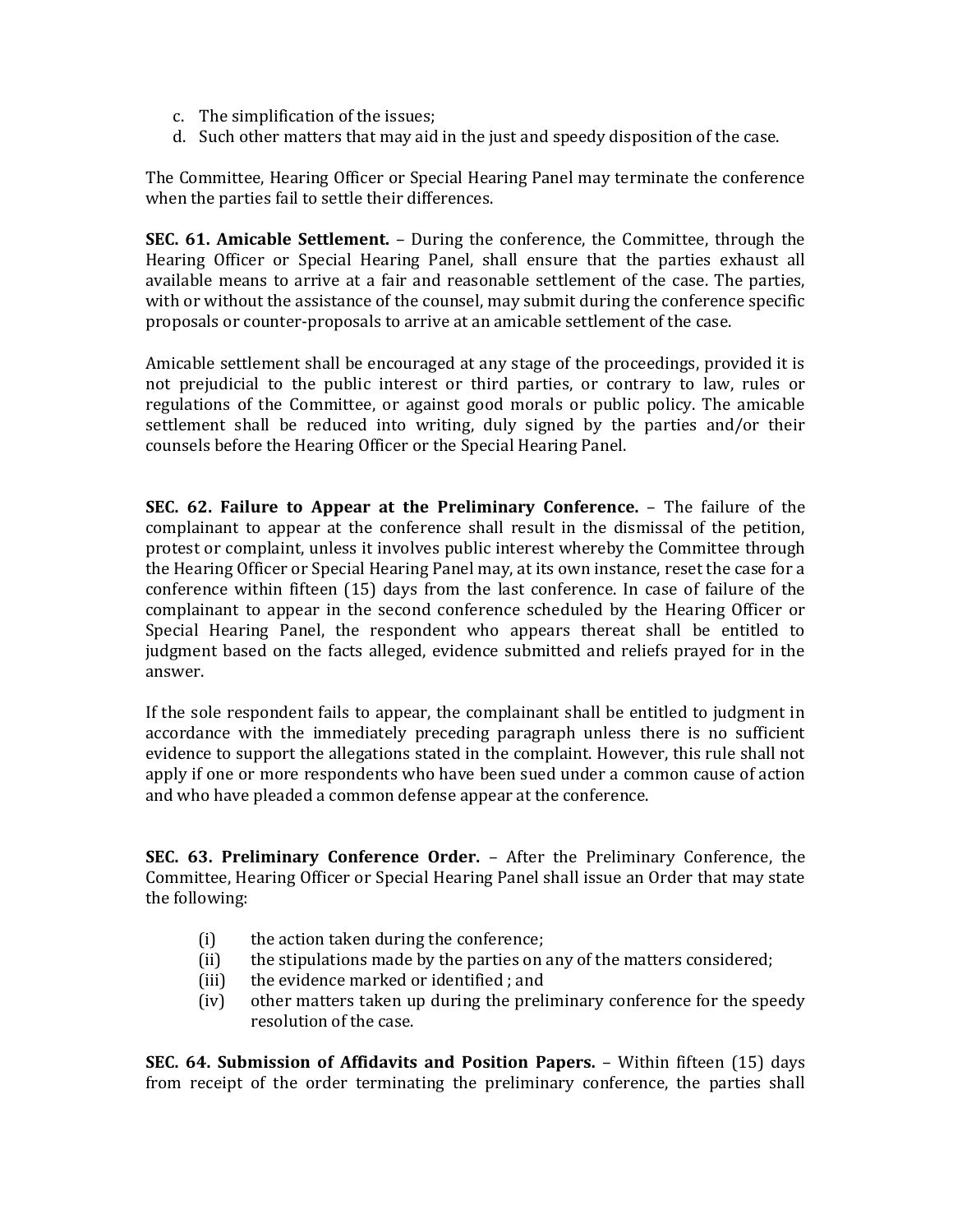submit their respective verified position papers setting forth the law and the facts relied upon by them, with supporting affidavits and other evidence on such facts.

Upon submission of the position paper, or upon the expiration of the period mentioned above, and no position paper has been filed, the case shall be deemed submitted for resolution.

## PART IV

## DECISIONS, FINAL ORDERS, RESOLUTIONS AND OTHER RELATED ORDERS OF THE COMMITTEE

### RULE XVII. SCOPE AND APPLICATION

SEC. 65. Scope and Application of the Rules. – The provisions in Part IV of these Rules shall apply to administrative and adjudicative actions or proceedings before the Committee.

### RULE XVIII. DECISIONS, FINAL ORDERS, RESOLUTIONS AND ENTRY THEREOF

SEC. 66. Rendition of Decision. – The Committee shall issue a decision within thirty (30) days from receipt of the case records and the recommendation of the Hearing Officer or Special Hearing Panel. The Committee shall decide upon a vote of simple majority of its members.

An amicable settlement agreed upon and signed by the parties before the Hearing Officer or the Special Hearing Panel in an adjudicative action shall constitute a decision on the case.

An offer to settle made after the three-year period and exercised no longer as a matter of right shall be approved by the Committee. Such approval shall constitute a decision on the case.

SEC. 67. Form and Contents. – All decisions, resolutions and final orders of the Committee, Hearing Officer and Special Hearing Panel shall contain a concise statement of the facts, findings and conclusions, the reasons and the law on which it is based, the names of persons responsible or liable, if applicable, the appropriate order, sanction, relief or denial thereof or such other conditions or terms it may impose, and a demand for payment of the penalties, if applicable.

The decision of the Committee and Special Hearing Panel shall be signed by all its members and shall be served on the complainant and respondent, as the case may be, not later than fifteen (15) days after its promulgation.

SEC. 68. Administrative Sanctions and/or Penalties. – The administrative sanctions and/or penalties to be imposed shall be based on the corresponding penalties for violations prescribed by the fishery laws.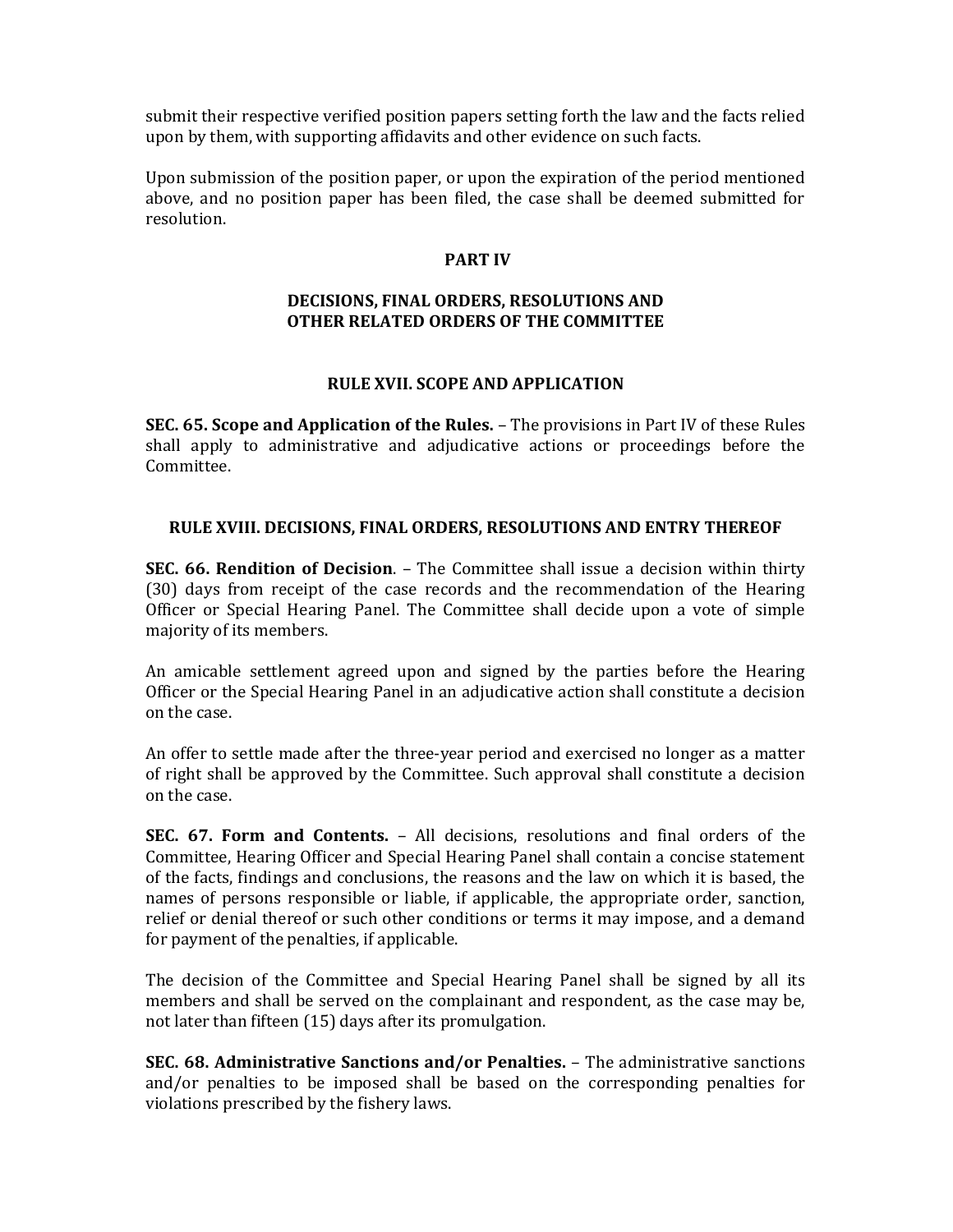SEC. 69. Finality of Decisions, Orders or Resolutions. – If no appeal or motion for reconsideration is filed within fifteen (15) days from receipt by the losing party, the decision, final order or resolution of the Committee, Hearing Officer or Special Hearing Panel shall become final and executory.

SEC. 70. Decisions or Final Orders not stayed by Appeal or Certiorari. – Cease and Desist Orders, Summary Ejectment Orders, Seizure Receipts and such other decisions or final orders, shall be enforceable after their rendition and shall not be stayed by an appeal taken therefrom or by a petition for certiorari, unless otherwise ordered by the Supreme Court, as the case may be, upon such terms as it may deem just.  $1$ 

# RULE XIX. SUBPOENA AD TESTIFICANDUM, SUBPOENA DUCES TECUM AND EXAMINATION/INSPECTION ORDERS

**SEC. 71. When Issued.** – If the attendance of a witness or the production of specified documents or an examination or inspection of all documents, papers, files and records, books of accounts of any entity or person under investigation is necessary in the course of any investigation or proceedings, the Committee, Hearing Officer or Special Hearing Panel may, at its own instance or upon request of a party, issue a subpoena ad testificandum, subpoena duces tecum or examination/inspection order.

SEC. 72. Form and Contents. – The subpoena shall state the title of the action, investigation or proceeding, and shall be directed to the person whose attendance is required or to the custodian of the documents requested. In the case of a subpoena duces tecum, it shall also contain a reasonable description of the books, documents or things demanded relevant to the action, investigation or proceeding.

An examination/inspection order shall specify the date and place of the inspection, the names of individuals authorized to inspect and the taking of copies and photographs of relevant documents, and may prescribe other terms and conditions that are justified by the circumstances.

SEC. 73. Expert Witness. – Technical resource persons may be invited by the Committee, Hearing Officer or Special Hearing Panel to appear and testify as an expert witness to assist in the disposition of highly technical and scientific issues surrounding the case.

# PART V MOTION FOR RECONSIDERATION, APPEAL AND EXECUTION PROCEEDINGS

1

 $1$  Section 12 Rule 43 Rules of Court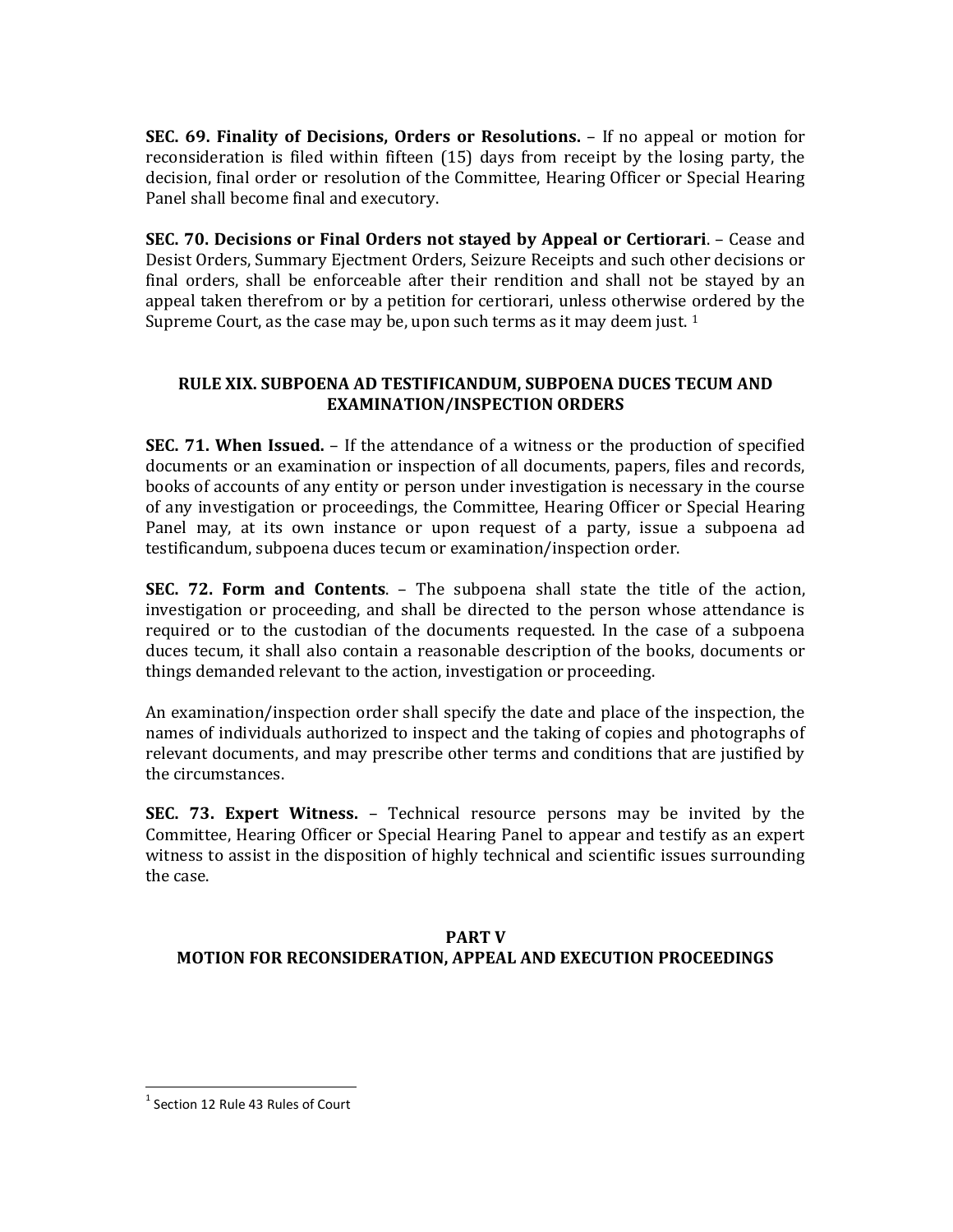# RULE XX. SCOPE AND APPLICATION

SEC. 74. Scope and Application of the Rules. – The provisions in Part V of these Rules shall apply in administrative and adjudicative actions before the Committee, except for proceedings where the Committee:

- (i) issued a Cease and Desist Order, Summary Ejectment Order, Order of Confiscation; or
- (ii) denied a settlement offer or request for payment of administrative penalty by instalment.

## RULE XXI. MOTION FOR RECONSIDERATION OF DECISIONS, FINAL ORDERS AND RESOLUTIONS OF THE COMMITTEE

**SEC. 75. Who can file.**  $- A$  party to an action may move for a reconsideration of an adverse decision, final order or resolution of the Committee within fifteen (15) days from receipt thereof. The motion shall specify the date of receipt thereof and shall be accompanied by proof of service of copies to all parties on record.

SEC. 76. Grounds for Reconsideration. – A motion for reconsideration shall be based on any of the following grounds:

- a. The evidence on record is insufficient to justify the decision, final order or resolution; or,
- b. The decision, final order or resolution is contrary to law.

SEC. 77. Contents of a Motion for Reconsideration. – The motion shall be made in writing stating the ground relied upon. It shall point out specifically the findings of fact or conclusions of law in the decision, final order or resolution which are not supported by evidence, or which are contrary to law, and such other supporting evidence as may be relevant to the action. A motion for reconsideration need not be set for hearing.

SEC. 78. Comment/Opposition to the Motion for Reconsideration. – In an adjudicative action, a comment/opposition to the motion for reconsideration may be filed within fifteen (15) days from receipt of a copy thereof. It shall be accompanied by supporting affidavits and relevant documents, and shall specify the date of receipt of the motion.

SEC. 79. Second Motion for Reconsideration Not Allowed. – Only one motion for reconsideration shall be allowed. A second or subsequent motion for reconsideration, if filed, shall not be acted upon.

SEC. 80. Resolution of Motion. – A motion for reconsideration shall be resolved within thirty (30) days from the time it is submitted for resolution.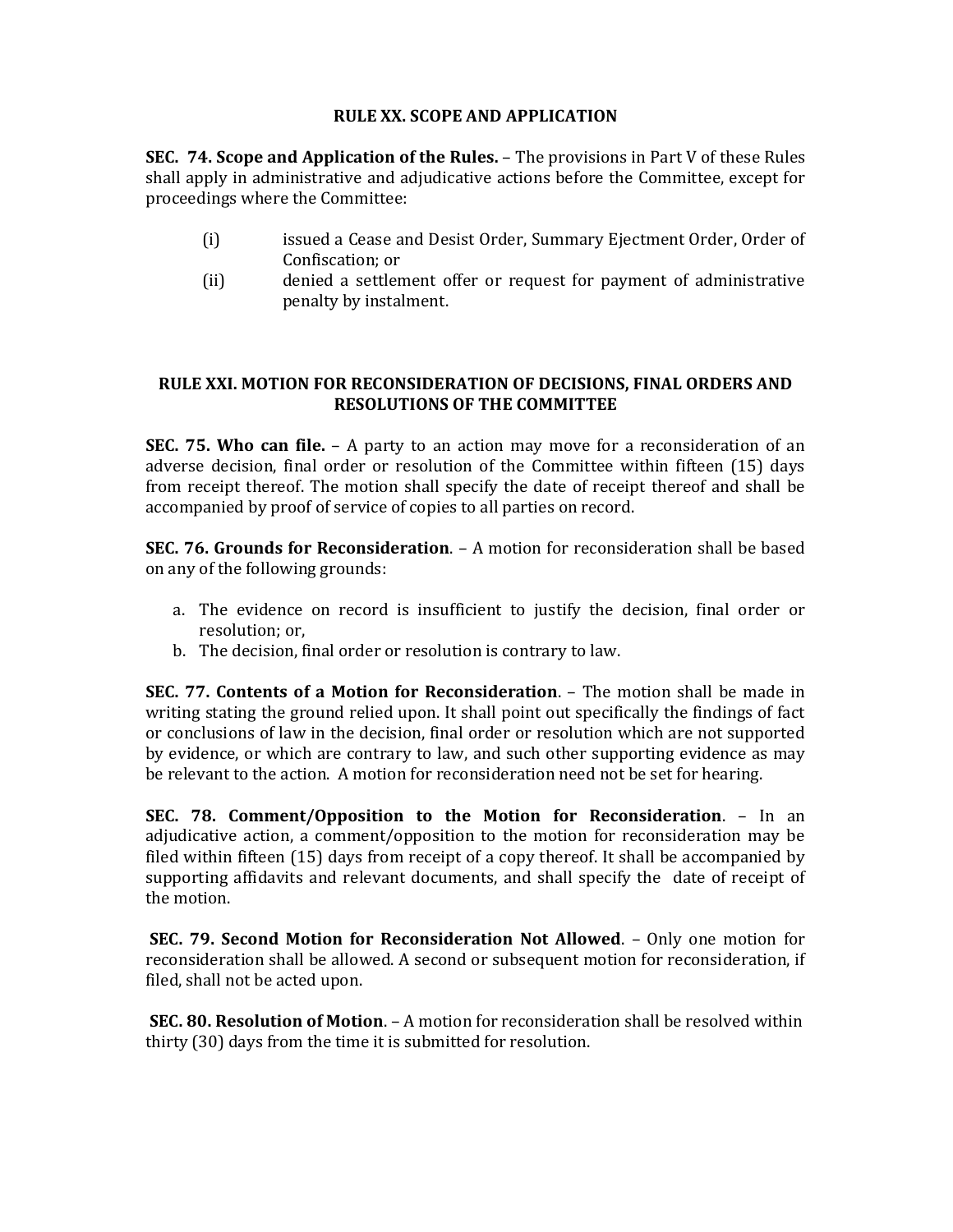# RULE XXII. APPEAL TO THE OFFICE OF THE SECRETARY

SEC. 81. Subject of Appeal to the Office of the Secretary. – A party to an action may appeal to the Office of the Secretary of the Department an adverse decision, final order or resolution of the Committee if there are:

- (i) questions of fact;
- (ii) questions of law;
- (iii) questions of rule implementation, or
- (iv) mixed questions of fact, law and rule implementation.

No appeal may be taken from:

- a. An interlocutory order;
- b. An order disallowing or dismissing an appeal;
- c. An order of execution;
- d. An order denying the offer to settle;
- e. An order dismissing an action without prejudice;
- f. An order dismissing an action on the ground of absence of authority or jurisdiction of the Committee, Hearing Officer or Special Hearing Panel to act over the subject matter.

SEC. 82. Period of Appeal. – An appeal to the Office of the Secretary of the Department may be taken within fifteen (15) days from receipt by the party to an action of the adverse decision, final order or resolution of the Committee.

SEC. 83. Perfection of Appeal. – The appellant shall perfect an appeal by filing the following with Office of the Secretary within the period prescribed in the preceding section:

- (i) An appeal memorandum in two(2) legible copies;
- (ii) Proof of service of a copy of the appeal memorandum on the appellee and the Committee; and,
- (iii) Payment of the appeal fee and other applicable fees.

SEC. 84. Appeal Memorandum; Form and Contents. – The appeal memorandum shall state the following:

- (i) the full name, capacity and address of the parties to the appeal;
- (ii) the material dates showing that it was filed on time;
- (iii) a concise statement of the matters involved, the issues raised, the specification of errors or arguments relied upon in support of the appeal; and,
- (iv) an attached copy of the decision, final order or resolution of Committee being appealed and, in chronological order, copies of only such pleadings, petitions, motions and all interlocutory orders as are related to the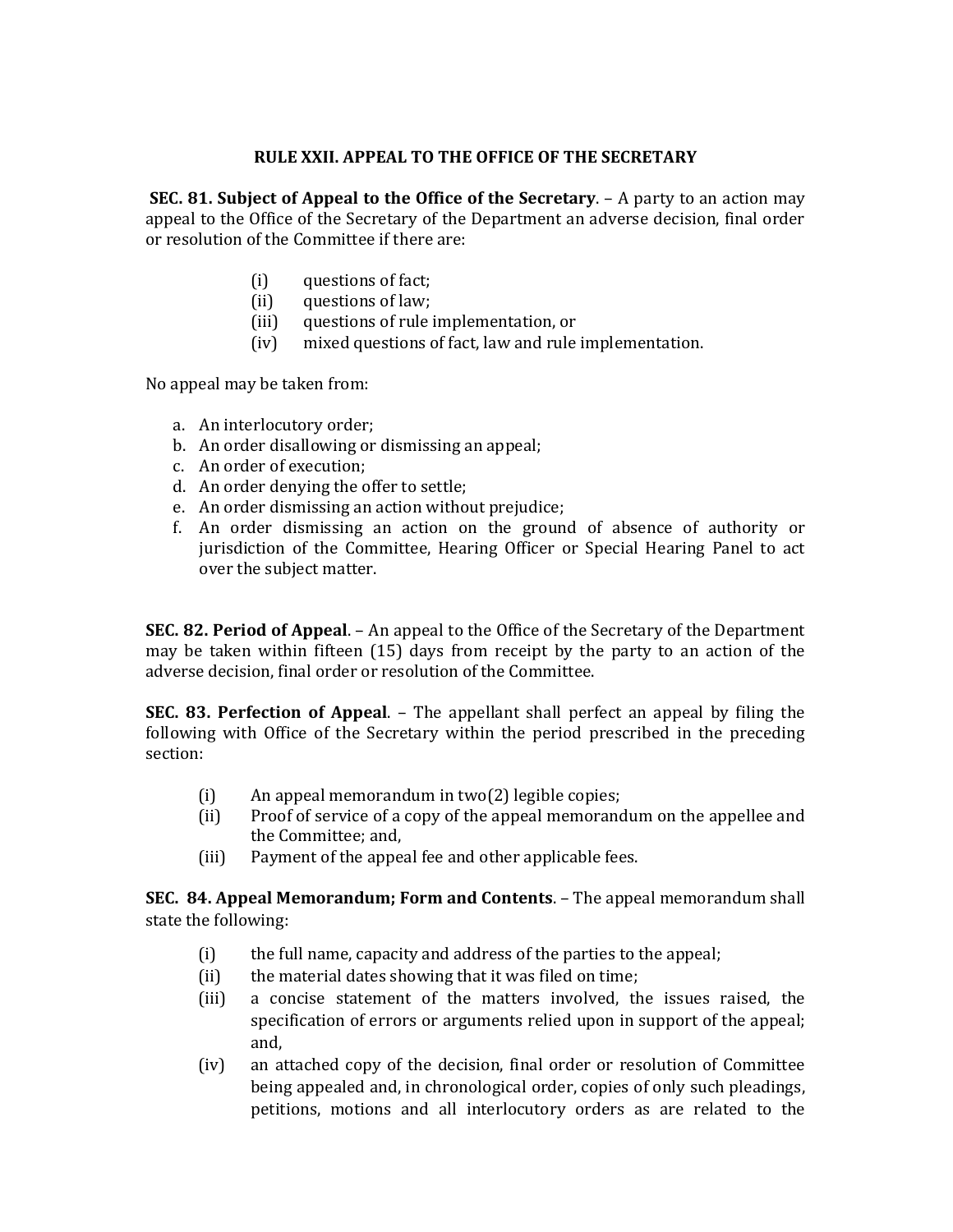appealed judgment or final order as would support the allegations of the appeal and for the proper understanding of the issues involved.

### SEC. 85. Action on the Appeal Memorandum. –

a. Grounds for Outright Dismissal of an Appeal. – From an initial examination of the allegations or averments in the appeal memorandum and such documents that may be attached thereto, the appeal may be dismissed outright for failure to comply with requirements set forth under these Rules.

b. Order to File a Comment to the Appeal Memorandum. – If the appeal memorandum is filed on time and complies with the jurisdictional and formal requirements under these Rules, the Office of the Secretary of the Department may order the appellee to file a comment to the appeal memorandum within fifteen (15) days from receipt of a copy of the order.

c. The Secretariat of the Committee shall, upon perfection of the appeal, transmit the records of the case to the Office of the Secretary of the Department.

SEC. 86. Comment to Appeal Memorandum. – The appellee shall file with the Office of the Secretary of the Department, two (2) copies of its comment to the appeal memorandum, attaching thereto supporting documents and evidence, and furnishing copies thereof to the appellant within fifteen (15) days from receipt of the Order to file a comment to the appeal memorandum.

Failure to file a comment to the appeal memorandum within the period fixed in these Rules shall be construed as a waiver to file the same.

SEC. 87. Verification. – The Appeal Memorandum and Comment to the Appeal Memorandum shall be verified in the same manner as a verified answer under Section 31, Rule 8 of Part II of these Rules.

SEC. 88. When Appeal Deemed Submitted for Decision. – Upon filing of the last pleading allowed under these Rules with the Office of the Secretary of the Department, or after the expiration of the period to file the same, the appeal shall be deemed submitted for decision.

SEC. 89. Disposition of the Appeal. – The Office of the Secretary may affirm, reverse or modify the decision, final order or resolution appealed from, or direct further proceedings to be taken thereon, on the basis of the evidence presented and the records of the case.

#### RULE XXIII. EXECUTION

SEC. 90. Execution of Decision, Final Order or Resolution. –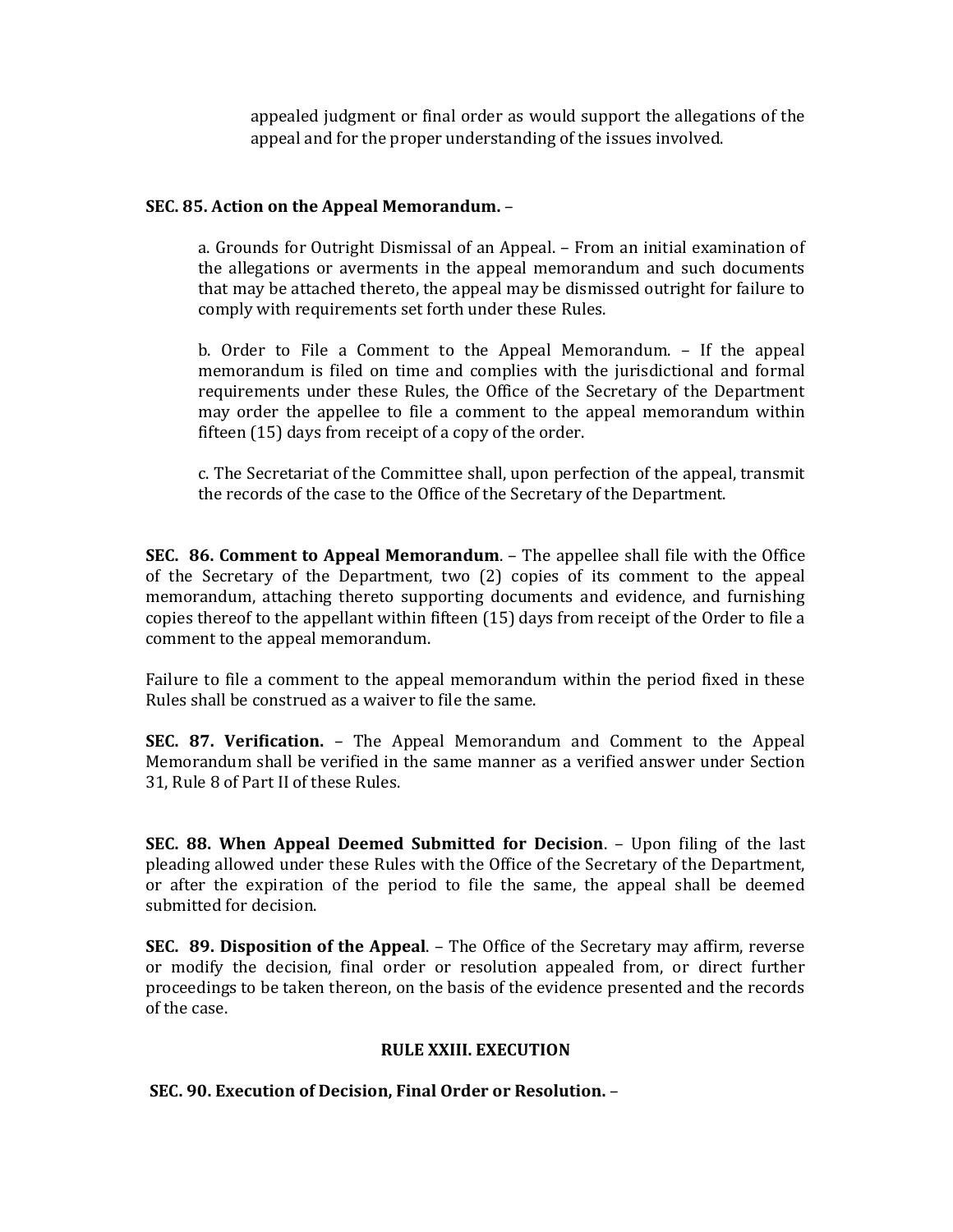a. A writ of execution shall be issued as a matter of course in administrative cases or by a motion in adjudicative cases, upon a decision, order or resolution of the Committee or the Office of the Secretary, as the case may be, that has become final and executory.

b. In adjudicative actions, a motion for execution shall be filed, a copy of which shall be furnished to the other parties, the Committee or the Office of the Secretary, as the case may be, accompanied by the original copy or certified true copy of the entry of judgment or certificate or order of finality issued by the Committee, Office of the Secretary, the Court of Appeals or the Supreme Court, as the case may be; and certified true copies of all the decisions, orders or resolutions on the case.

An opposition may be filed within a period of ten (10) days from receipt of the motion for execution. The motion shall be resolved and the writ of execution shall be issued within a period of thirty (30) days from receipt of the opposition.

SEC. 91. Issuance, Contents and Effectivity of a Writ of Execution. – The writ of execution shall be issued in the name of the Republic of the Philippines signed by the head of the Committee or the Secretary, as the case may be, requiring the appropriate officer, personnel, or such other duly authorized government agent, officer or personnel to execute the decision, final order, or resolution as shown in the Fisheries National Administrative Register of judgments of the Committee or the Office of the Secretary of the Department or the appellate courts.

The writ of execution must contain the complete name of the party against whom the said writ of execution was issued, the dispositive portion thereof, the amount, and all other fees or fines to be collected from the losing party or any other person required by law to obey the same, if applicable, or the specific act sought to be performed or the specific act that the party should refrain from doing.

A writ of execution shall be effective for a period of five (5) years from issuance thereof. In case of partial satisfaction of the decision, final order or resolution during the lifetime of the writ wherein a certain amount was collected, the Committee or the Office of the Secretary of the Department, as the case may be, shall, at its own instance in administrative actions or upon motion of the concerned party in adjudicative actions, issue an updated writ reflecting the amount collected and the remaining balance thereof.

SEC. 92. Return of Writ of Execution. – The appropriate officer, personnel, or such other duly authorized government agent, officer or personnel implementing the writ of execution shall be requested to submit his return to the Committee or Office of the Secretary of the Department, as the case may be, immediately after the full satisfaction thereof.

In case of partial or non-satisfaction of the judgment, the officer, personnel, or such other duly authorized government agent, officer or personnel enforcing the writ shall submit a report updating the Committee or the Office of the Secretary of the Department, as the case may be, on the status of the enforcement thereof, not later than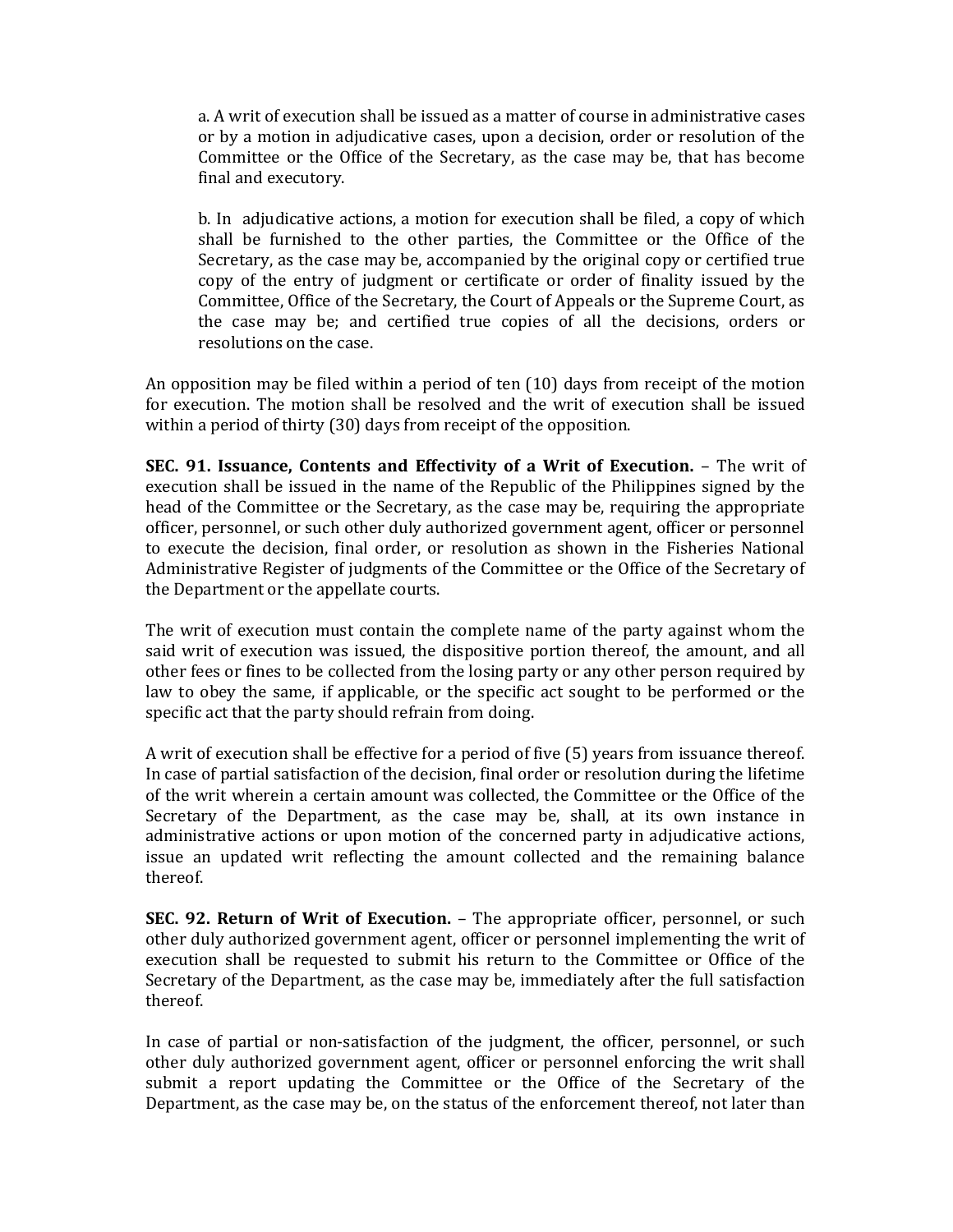thirty (30) days from receipt of such writ and every thirty (30) days thereafter during the lifetime of the writ unless fully satisfied.

The return shall state the mode of service, the name of the person served and the date of receipt. The return shall also indicate legibly, the full name of the designated process server. The return shall form part of the records of the case.

SEC. 93. Payment by Installment. – The Committee through the Hearing Officer or Special Hearing Panel may approve a request of payment by instalment of the fine imposed and shall require the party to issue such number of post-dated manager's check that would correspond to the equal periodic payments of the amount payable which installment period shall not exceed two (2) years. The failure to make good on any payment when due, shall render the whole amount due and demandable.

# RULE XXIV. DISPOSITION OF CONFISCATED ITEMS

SEC. 94. Disposition of confiscated living aquatic wildlife. – Living aquatic wildlife and commercial food fish that were turned over to and rehabilitated by a recognized aquatic wildlife rescue center shall be ordered released by the Committee, Hearing Officer or Special Hearing Panel to the wild upon prior determination that they are capable of surviving in the wild given their present condition and are not prohibited or exotic species.

Living aquatic wildlife that are not capable of surviving in the wild shall be ordered by the Committee, Hearing Officer or Special Hearing Panel to be donated to recognized aquatic wildlife rescue centers, zoological parks and other similar establishments for recreation, education and conservation purposes.

Commercial food fish that are not capable of surviving in the wild and determined to be safe for human consumption shall be ordered by the Committee, Hearing Officer or Special Hearing Panel to be donated to orphanages, homes for the aged, and similar charitable institutions.

SEC. 95. Disposition of dead aquatic wildlife. - Dead aquatic wildlife shall be ordered by the Committee, Hearing Officer or Special Hearing Panel to be turned over to the nearest Regional or Provincial Fisheries Office of the Bureau for their safe and proper disposition.

Dead commercial food fish determined to be safe for human consumption shall be ordered by the Committee, Hearing Officer or Special Hearing Panel to be donated either to the Bureau to be processed and distributed as relief goods or to orphanages, homes for the aged, and similar charitable institutions.

Dead commercial food fish determined to be unsafe for human consumption but safe as animal feed shall be ordered by the Committee, Hearing Officer or Special Hearing Panel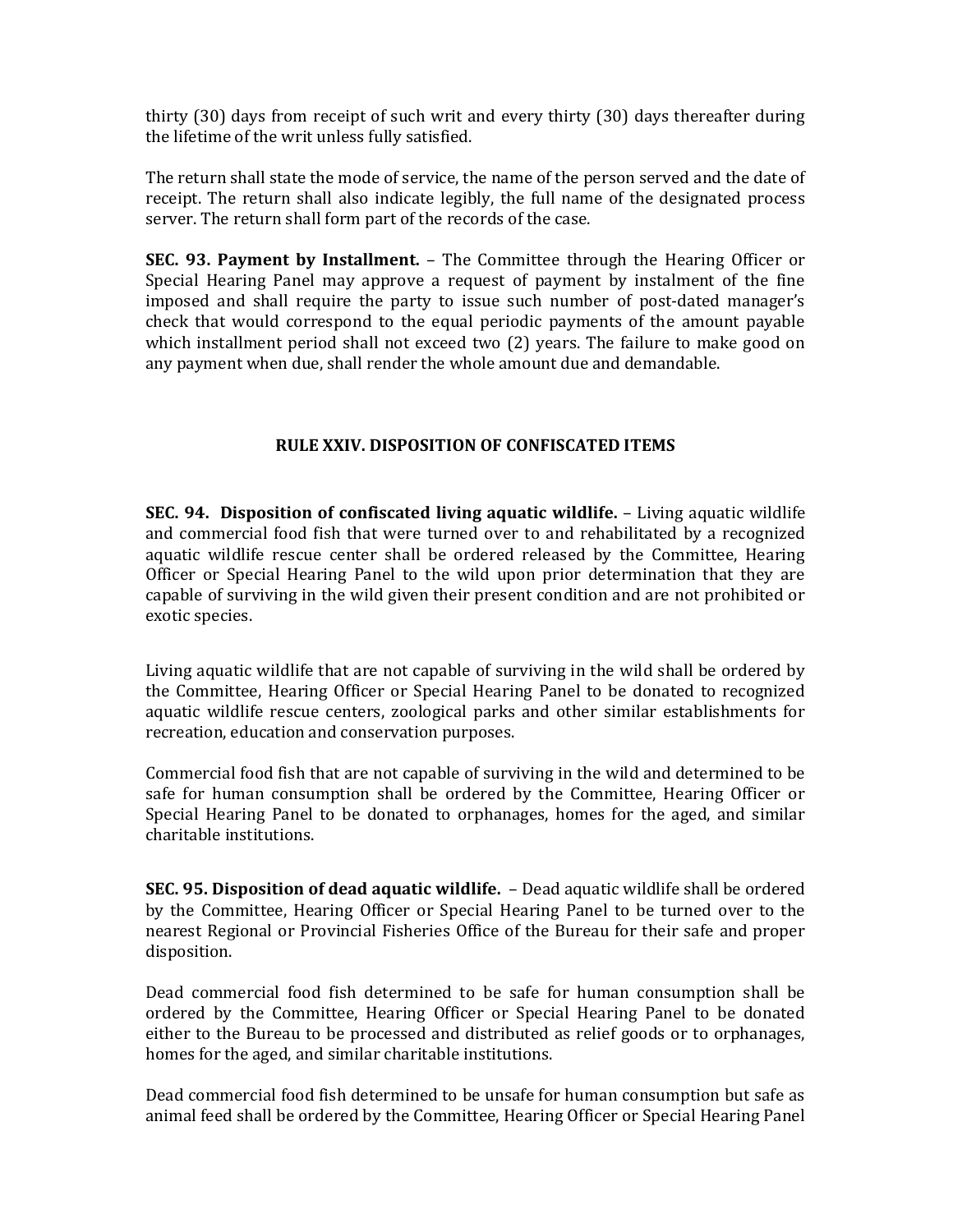to be sold in an auction sale to feed millers in the same manner as stated in the succeeding section and the proceeds thereof shall accrue to the Fisheries Management Fund. Those unfit as feed meal shall be buried in a location specified by the Local Government Unit (LGU) concerned.

Sec. 96. Disposition of Confiscated Gears, Paraphernalia and Equipment. – Except for prohibited gears and items which shall be destroyed or otherwise properly disposed of, the Committee, Hearing Officer or Special Hearing Panel shall order the conduct of an auction sale of the confiscated gear, equipment and paraphernalia. The Committee shall order the Secretariat to conduct the auction sale who shall fix the minimum bid price based on the prevailing market prices.

The auction sale shall be with notice to the losing party or the respondent or the person from whom the items were confiscated.

# RULE XXV. COMMUNITY SERVICE

SEC. 97. Community Service. – The following guidelines shall be observed in case where community service is allowed as an alternative penalty for municipal fisherfolk and an offender with no property:

- a. The offender shall file a formal written application with certification from the Barangay Captain or the City/Municipal Social Worker that he is an indigent, in case of a municipal fisherfolk, or an affidavit that the offender has no property or cash to pay the fine;
- b. The Committee shall determine the veracity of the application;
- c. If qualified, the Committee shall determine the appropriate community service to be rendered based on the needs of the community where the offense was committed;
- d. The Committee shall determine the number of days to be allotted by dividing the amount of fine by the minimum wage prevailing in the area;
- e. The number of days to be served should not exceed three (3) days in a week and eight (8) hours in a day as certified by the Provincial Fishery Office (PFO) in the daily time record to be properly accomplished by the offender daily and signed by the PFO;
- f. The Provincial Fishery Office (PFO) shall monitor the activities of the offender; and,
- g. There shall be no employer-employee relationship between the offender and the Committee, Bureau, agency or local government where the community service shall be rendered and they shall not be responsible for any untoward incident beyond the control of the Committee, Bureau, the agency or local government.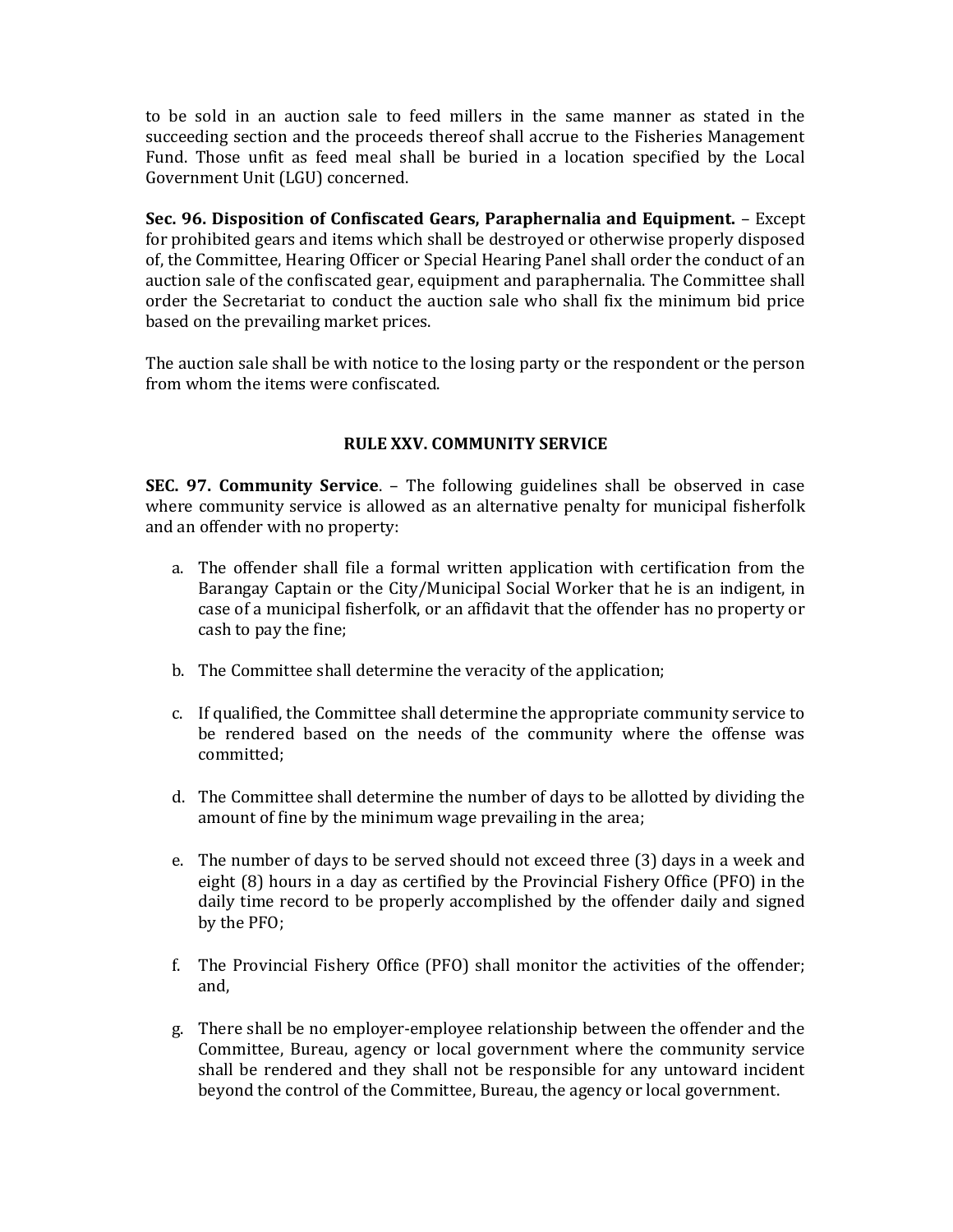SEC. 98. Type of Community Service. – In imposing the alternative penalty of community service, the Committee shall prioritize those types of community service that relate to fishery or fishery resource management and conservation.

### SEC. 99. Examples of Community Services. – Community services may include:

a. planting of mangroves in mangrove areas or river embankments;

b. rendering services for a certain period to a community-managed mangrove nursery, marine finfish hatchery or community fish landing center;

c. capacitating the fisherfolks and their families, in the conduct of alternative livelihood seminars, free health programs/medical missions, or provision of educational materials/supplies;

d. developing an information, education campaign material on fishery and fishery resource management and conservation and disseminating the same; e. participating in or undertaking a coastal clean-up operation; or,

f. organizing other activities that will redound to the benefit of the community where the violation was committed.

#### PART VI MISCELLANEOUS PROVISIONS

### RULE XXVI. PAYMENT OF HONORARIA AND OTHER EXPENSES

SEC. 100. Payment of Honoraria and Other Expenses. – Subject to existing accounting and auditing rules, the National Fisheries and Aquatic Resources Management Council (NFARMC) members of the Committee, the members of the Special Hearing Panel, and expert witnesses shall be entitled to honoraria, per diem and travel cost to be sourced from the Fisheries Management Fund.

# RULE XXVII. TRANSITORY PROVISIONS

SEC. 101. Transitory Provision. – These Rules shall apply only to cases commenced after its effectivity. All matters pending resolution shall be decided under the procedures existing prior to these rules and shall continue to be heard by the Legal Division of the Bureau and the Legal Service of the Department. In all other cases, these Rules shall apply.

Decisions, final orders and resolutions which have become final and executory prior to the effectivity of these Rules shall be executed in accordance with the provisions of these Rules.

#### RULE XXVIII. REPEALING AND SEPARABILITY CLAUSE

SEC. 102. Repealing and Separability Clause. – All other existing rules, circulars, procedures, practices, orders or any part thereof that are inconsistent with these Rules are hereby repealed, amended or modified accordingly. If any part or provision of these